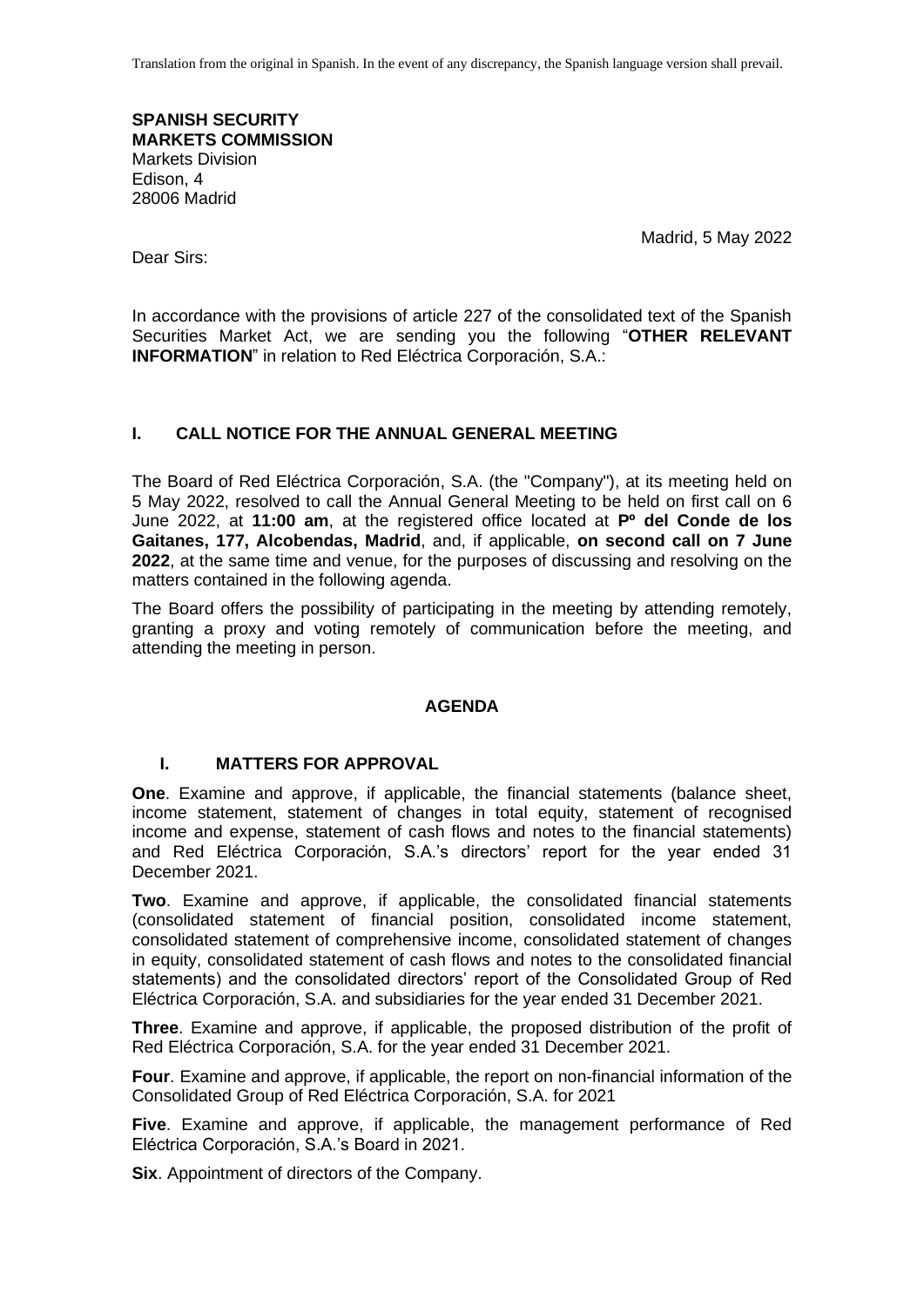**6.1** Re-election as independent director of Ms. Socorro Fernández Larrea.

**6.2** Re-election as independent director of Mr. Antonio Gómez Ciria.

**6.3** Re-election as proprietary director of Ms. Mercedes Real Rodrigálvarez.

**6.4** Ratification and appointment as proprietary director of Ms. Esther María Rituerto Martínez.

**Seven**. Remuneration of the Company´s Board of Directors.

**7.1** Approve Red Eléctrica Corporación, S.A.'s Annual Directors' Remuneration Report for 2021.

**7.2** Approve the remuneration for Red Eléctrica Corporación, S.A.'s Board for 2022.

**Eight**. Appointment of the auditor of the Parent and the Consolidated Group for 2023, 2024 and 2025.

**Nine**. Delegation of powers to fully implement the resolutions passed at the General Meeting.

## **II. MATTERS REPORTED**

**Ten**. Report to the Annual General Meeting on the Annual Corporate Governance Report of Red Eléctrica Corporación, S.A. for 2021.

**Eleven**. Report to the Annual General Meeting on the Annual Sustainability Report of the Red Eléctrica Group for 2021.

## **SUPPLEMENT TO THE CALL NOTICE OF THE GENERAL MEETING AND PRESENTATION OF PROPOSED RESOLUTIONS**

In accordance with section 519 of the Spanish Corporate Enterprises Act (*Ley de Sociedades de Capital*), shareholders representing at least three per cent of the share capital may request the publication of a supplement to the call notice of the Annual General Meeting, including one or more items on the agenda, provided the new items are supported by a justification or, where applicable, a reasoned proposal for their resolution. This right must be exercised through a notice set to the Company by duly authenticated means to be received at its registered office (Paseo del Conde de los Gaitanes, 177, 28109 Alcobendas, Madrid) within five days following publication of the call notice. The supplement to the call notice, where applicable, must be published at least fifteen days before the date set for holding the General Meeting.

Shareholders that represent at least three per cent of the share capital may submit reasoned proposals for resolutions on items already included or to be included in the agenda of the General Meeting called. They may also make suggestions regarding those activities and interests of the Company that they believe should be discussed at the General Meeting. In both cases they will be entitled to make these proposals and suggestions through a notice set to the Company by duly authenticated means to be received at its registered office (Paseo del Conde de los Gaitanes, 177, 28109 Alcobendas, Madrid) within five days following publication of the call notice.

## **RIGHT TO INFORMATION**

In accordance with the Corporate Enterprises Act, the Articles of Association and the General Meeting Regulations, shareholders that wish to do so may examine the following documents, obtain a copy free of charge immediately, as of the publication of this call notice, at the registered office (Paseo del Conde de los Gaitanes, 177, 28109,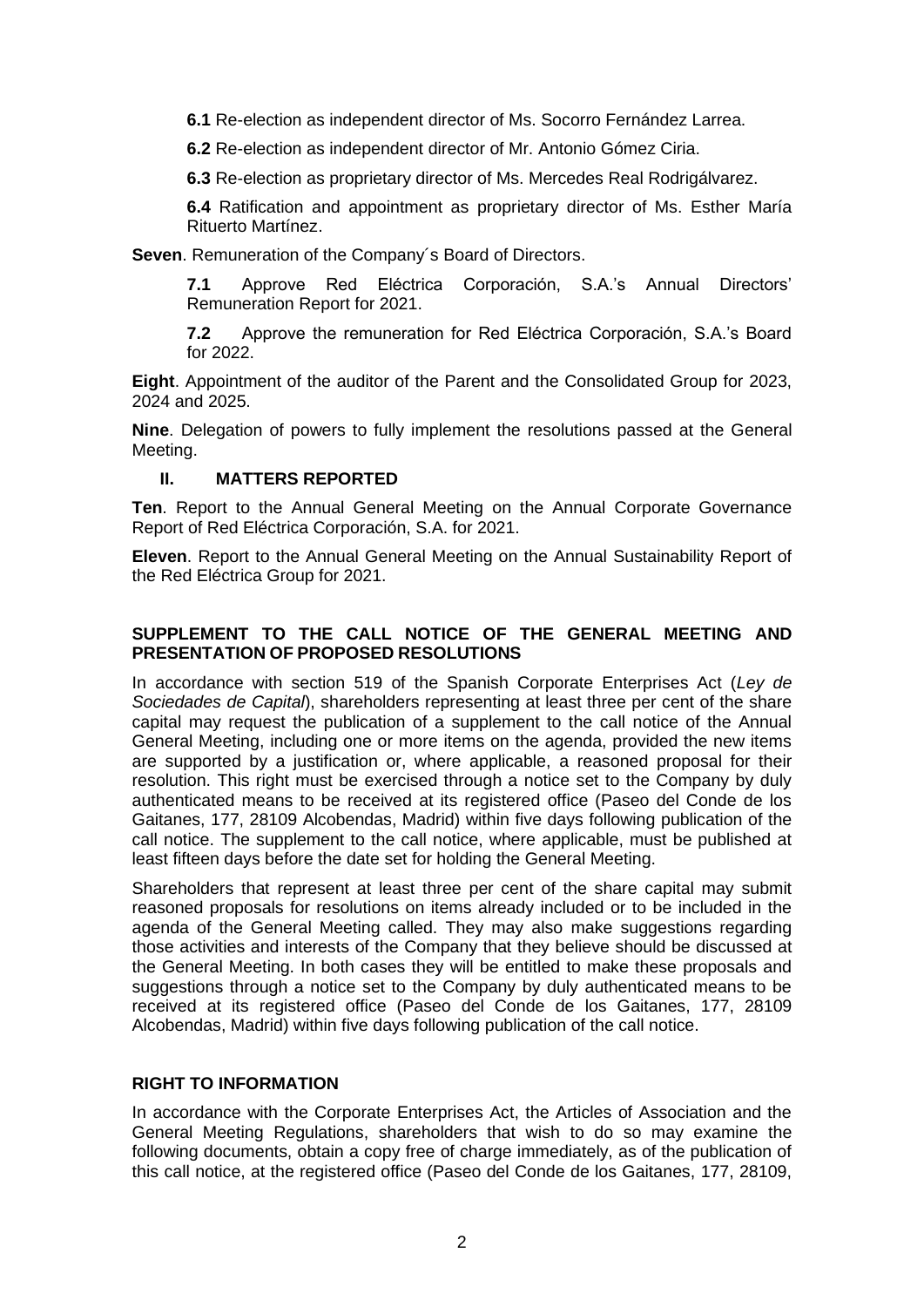Alcobendas, Madrid), on the Company's website [\(www.ree.es\)](http://www.ree.es/) in the *Shareholders and Investors* section or in the *Corporate Governance* section, and at the Shareholder Information Office, the details of which appear in the "General Information" section of this call notice, and request, also free of charge and immediately, that the following be delivered or sent: the separate and consolidated financial statements and directors' report, which will be submitted shareholder approval under items one and two on the agenda, respectively, together with the respective Auditors' Reports; the full text of the report on the non-financial information for 2021, which will be submitted shareholder approval under item four on the agenda together with the corresponding verification report; the full text of the call notice and all proposed resolutions and reports that the Board has already passed, without prejudice in the latter case to the fact that they may be amended up until the date of the General Meeting, when permitted by Law, and the proposed resolutions submitted by shareholders, if any, as they are received; and, in particular, to request, also free of charge and immediately, that the following be delivered or sent: the professional profiles, including the identity, curriculum vitae and category of the directors whose ratification, appointment or re-election is proposed at the General Meeting under item six on the agenda and the mandatory proposals and reports of the Appointments and Remuneration Committee and the Board on the ratification, appointment or re-election of these directors; the Company's Annual Directors' Remuneration Report 2021 regulated in section 541 Corporate Enterprises Act and the proposed remuneration of the Board for 2022, proposals that will be submitted at the General Meeting for approval in sections 1 and 2, respectively, of item seven on the agenda; the full text of the proposed resolution relating to item eight on the agenda regarding the appointment of the auditors of the parent company and the Consolidated Group for 2023, 2024 and 2025; the full text of the Company's Annual Corporate Governance Report for 2021, regulated in section 540 Corporate Enterprises Act, and the Red Eléctrica Group's Annual Sustainability Report for 2021, which will be submitted for informational purpose at the General Meeting under items ten and eleven, respectively, on the agenda.

Pursuant to sections 197 and 520 Corporate Enterprises Act, shareholders may submit any questions or requests for information or clarifications that relate to items included on the agenda, to the directors, in writing and up until the fifth day before the date set for the General Meeting. In addition, shareholders may submit a request to the directors, in writing and within the same period, for any clarifications they consider necessary regarding the publicly available information that the Company provided to the Spanish National Securities Market Commission since 29 June 2021, the date of the last General Meeting, and regarding the auditor's report. Valid requests for information, clarifications or questions submitted in writing and the answers provided in writing by the directors will be included on the Company's website [\(www.ree.es\)](http://www.ree.es/). Shareholders may submit their queries through the Shareholder Information Office, after providing proof of their identity as shareholders, subject to due verification.

Any other additional information regarding the General Meeting that is not expressly included in this call notice is available on the Company's website [\(www.ree.es\)](http://www.ree.es/).

#### **RIGHT TO ATTEND, VOTE AND PROXY**

In accordance with the Articles of Association, the General Meeting Regulations and the Corporate Enterprises Act, shareholders may attend the General Meeting if they provide evidence of their share ownership in the form of a certificate made out in their name in the accounting register of book entries five days before the meeting is to be held. Shareholders may request, through any participating entities (banks, savings banks, financial institutions, in general) of Sociedad de Gestión de los Sistemas de Registro, Compensación y Liquidación de Valores, S.A., Unipersonal (Iberclear), the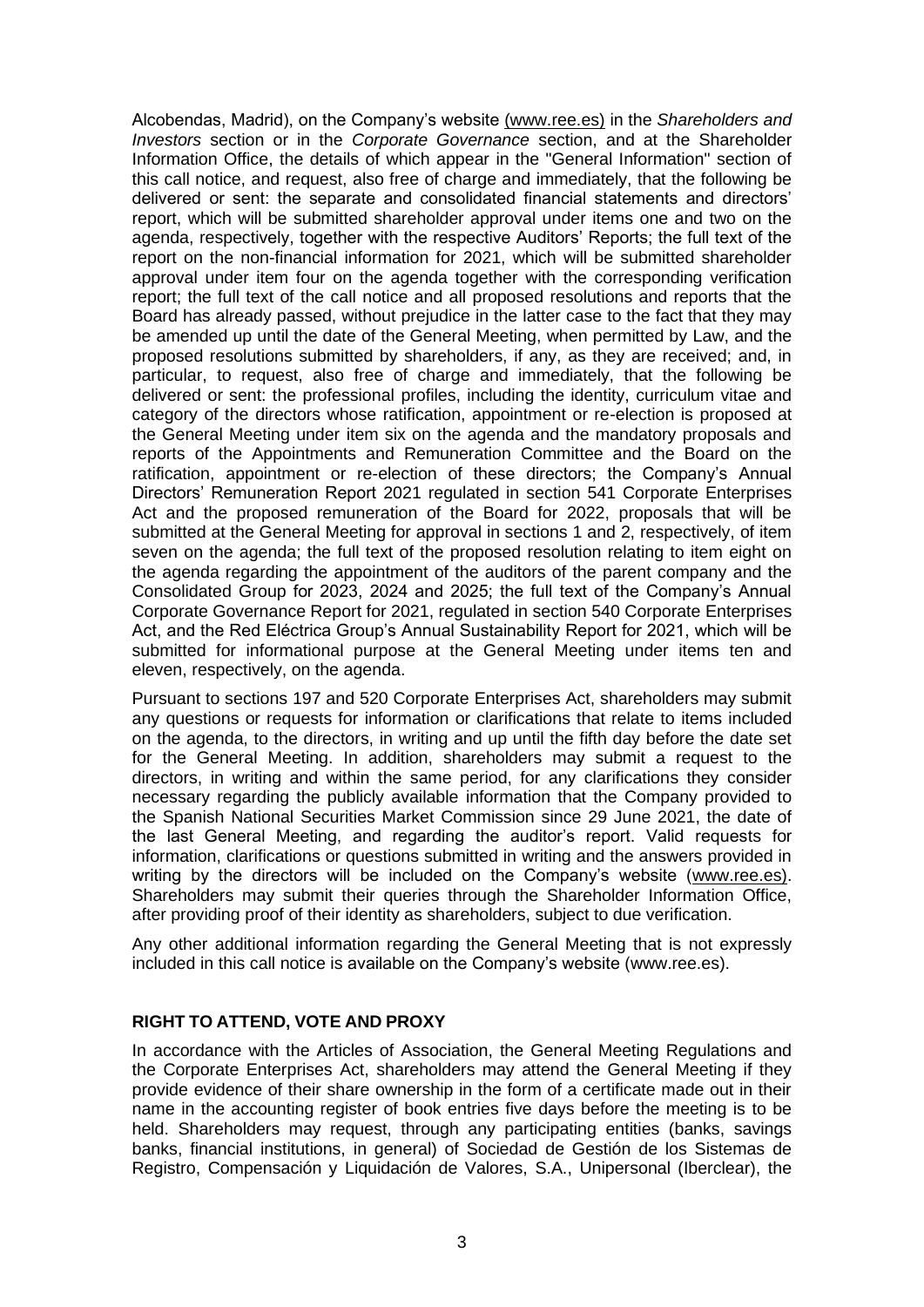corresponding certificate of authentication or equivalent document from the accounting register of book entries of the Company's securities to obtain, where applicable, the corresponding attendance card.

Shareholders that have the right to attend may cast their vote by personally attending the meeting, either in person at the venue where it is held or remotely, or by casting their vote before the meeting by delivery, postal correspondence and electronic means, provided the identity of the person exercising the right to vote and the security of the electronic communications are duly guaranteed, in accordance with this call notice, applicable regulations, the Articles of Association, the General Meeting Regulations and any supplementary rules and rules implementing the above regulations that may be approved by the Board and published on the Company's website [\(www.ree.es\)](http://www.ree.es/).

In accordance with Article 5 of the Articles of Association and the Electricity Sector Act, no shareholder may exercise more than three per cent of the voting rights; those parties that engage in activities in the electricity sector, and any natural persons or legal entities that directly or indirectly hold more than five per cent of their share capital may not exercise more than one per cent of the voting rights. These limits will not apply to Sociedad Estatal de Participaciones Industriales (SEPI), pursuant to the Electricity Sector Act.

Shareholders that have the right to attend may be represented at the General Meeting by another person who need not be a shareholder. If the represented shareholder has issued any instructions, the proxy holder will vote accordingly and will be required to keep these instructions for one year from the date on which the meeting was held.

The proxy will be granted in writing and the proxy clause on the attendance cards issued specifically for the meeting by Iberclear participant entities or, where applicable, by the Company may be used.

The shareholder may also appoint or revoke a proxy by postal correspondence or electronically, provided the identity of the person granting the proxy and, where applicable, the security of the electronic communications are duly guaranteed in accordance with this call notice and applicable regulations, subject to, where applicable, Article 17 bis of the Articles of Association and Article 15.9 of the General Meeting Regulations, as regards casting votes by these means, as long as this is not incompatible with the nature of the proxy granted.

The same means indicated in the previous paragraph may be used to notify the Company of the appointment and revocation of the proxy.

Personal attendance at the General Meeting, whether in person or by electronic means, will revoke any vote that may have been previously cast or proxy delegated.

The proxy holder may represent more than one shareholder, with no restrictions as to the number of shareholders they may represent. When a proxy holder represents various shareholders, they may issue different votes based on the instructions received from each shareholder. In accordance with section 523 Corporate Enterprises Act, the proxy holder must provide detailed information to the shareholder on whether they have any conflicts of interest before their appointment. If a conflict of interest arises after their appointment or if the shareholder represented was not notified of its potential existence, the proxy holder must inform the shareholder immediately. In both cases, if no new specific voting instructions are received for each of the items on which the proxy holder must vote on behalf of the shareholder, the proxy holder must abstain from casting a vote.

If a public request for a proxy is made, the director that acts as the proxy may not exercise the right to vote carried by the represented shares for those items on the agenda as regards which they have a conflict of interest unless the director has received specific voting instructions from the represented shareholder for each item.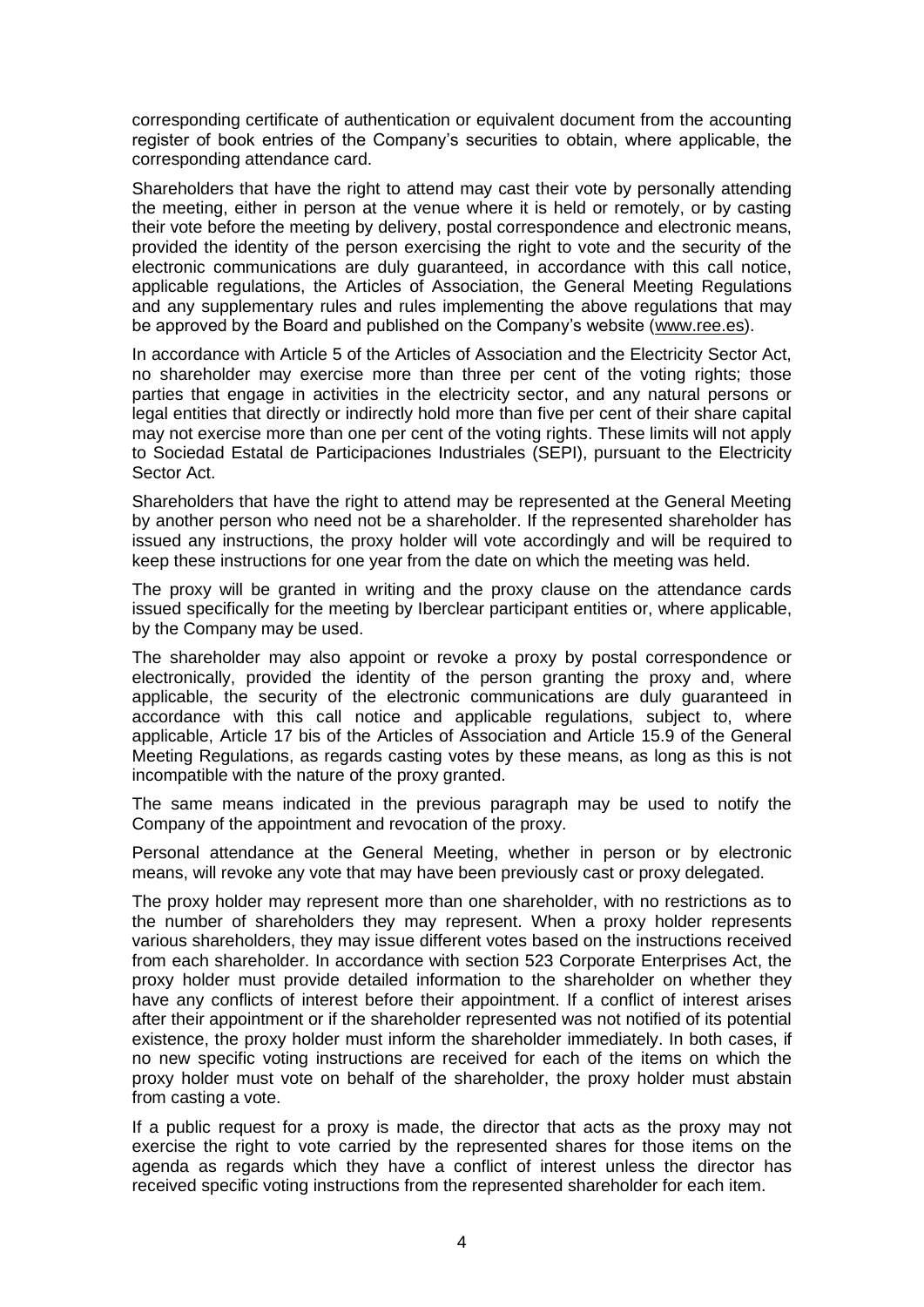The proxy may include items that, even if they are not included on the agenda established in the call notice, may be addressed as permitted by Law, and that indicated on conflicts of interests in the previous paragraphs will also apply in these cases.

In accordance with section 524 Corporate Enterprises Act, any intermediary entities that hold shareholder status by virtue of the accounting share registry, but that act on behalf of several beneficiaries, may in any case split their vote and issues different votes in accordance with different voting instructions, if any. These financial intermediaries may delegate the vote to each of the beneficiaries or third parties designated by them, without there being any limit on the number of proxies granted.

No person may accumulate proxies on behalf of a single shareholder conferring voting rights on behalf of that shareholder that exceed the limits established in Article 5 of the Articles of Association and pursuant to the Electricity Sector Act.

# **PROCEDURE ON PROXY APPOINTMENT, VOTING AND REQUESTING INFORMATION REMOTELY BEFORE THE MEETING**

# **1. PROXY APPOINTMENT AND VOTING REMOTELY OF COMMUNICATION**

#### **1.1. Proxy appointment remotely of communication**

The remote means of communication valid for granting proxies for the General Meeting are: (i) by electronic means and (ii) by delivery or postal correspondence.

In relation to proxy appointments received by the Company through these remote means of communication before the General Meeting under the terms established below, if the proxy holder is not expressly appointed, the proxy will be considered to be granted in favour of the Chair of the General Meeting for all items on the Agenda.

## **1.1.1. Electronic means**

Shareholders that wish to grant proxies by electronic means must have a valid electronic certificate included in the national identity document or a recognised electronic user certificate issued by the Spanish National Mint ("FNMT-CERES"), in accordance with applicable current Law, in its capacity as a Certification Services Provider.

The user certificate will be obtained by the shareholder, at no charge to the Company, and must be current when the proxy is granted.

Shareholders that have the corresponding a valid electronic certificate included in the national identity document electronic or recognised user certificate accrediting their identity may, through the remote proxy appointment, voting and information service available in the section made available for that purpose on the Company's website [\(www.ree.es\)](http://www.ree.es/), grant the proxy by filling out the "proxy appointment form" in accordance with the instructions given on the form, and any others that may be specified on each of the corresponding screens of the computer application; this form must be signed using the electronic signature included in the corresponding electronic national identity document or recognised FNMT-CERES user certificate.

To be valid and effective, the electronic proxy must be granted after **midnight (12:00 am) on 22 May 2022** and must be received by the Company **before midnight (12:00 am) on the day immediately before the date set for holding the General Meeting on first call**, i.e., before **midnight (12:00 am) on 5 June 2022**. Proxy appointments received past the deadline will not be considered to have been granted.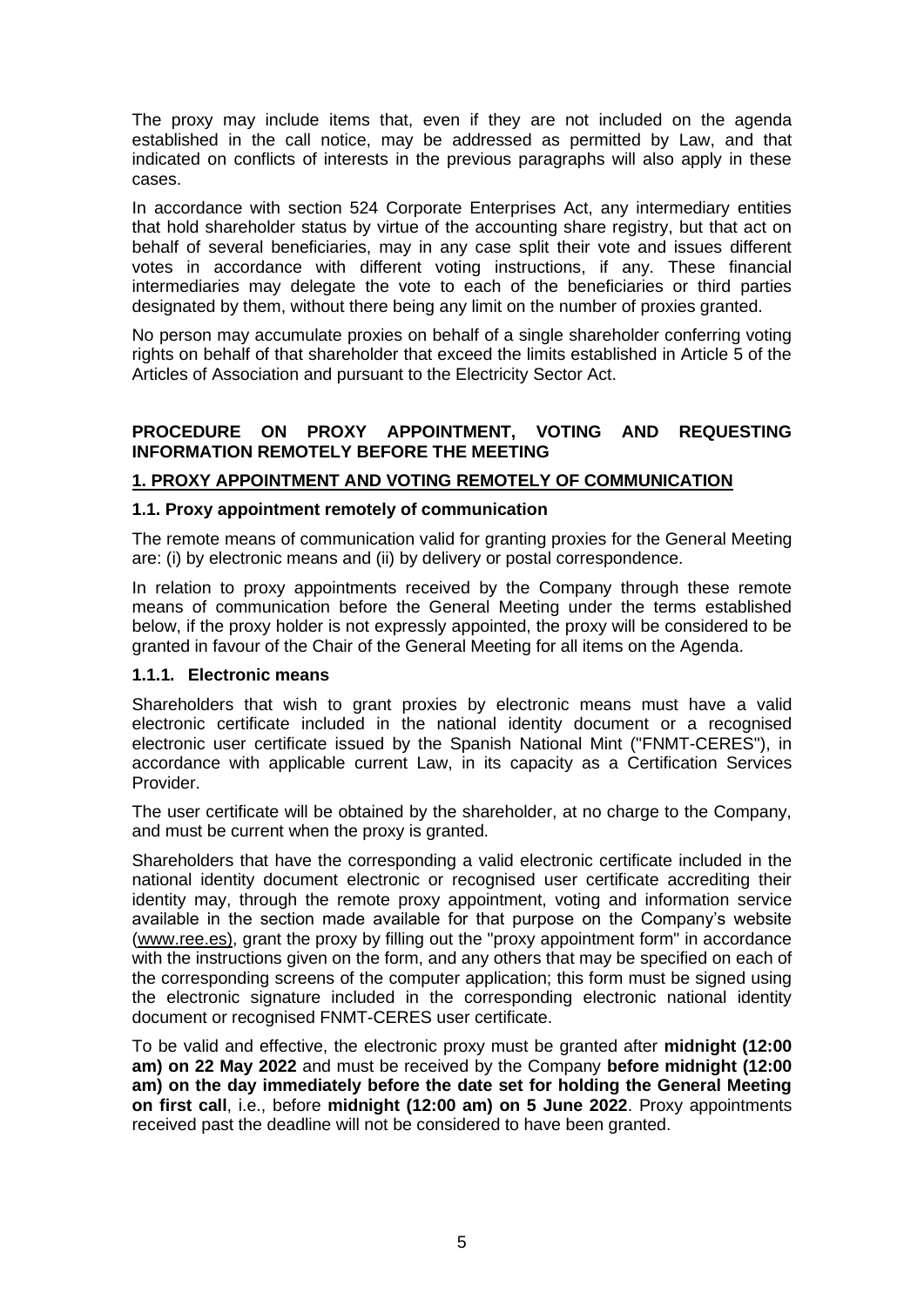For these purposes the Company will implement a system of electronic time stamping, through a third party, based on an objective source of time to evidence when the electronic proxy is received and, if applicable, when the proxy is accepted or rejected.

The purpose of establishing this period is to allow the Company to verify the shareholder status of the person granting the electronic proxy and that the number of shares corresponding to the proxy granted is correct. The Company will therefore compare the information provided by each shareholder with the information provided by Sociedad de Gestión de los Sistemas de Registro, Compensación y Liquidación de Valores, S.A. Unipersonal (IBERCLEAR), in its capacity as the entity responsible for the book entry of the Company's shares.

In addition, for the electronic proxies to be valid and effective, they must be accepted by each proxy holder and, therefore, they must be signed and sent to the Company's registered office (Paseo del Conde de los Gaitanes, 177, Alcobendas, Madrid) or emailed to [juntaaccionistas@ree.es](mailto:juntaaccionistas@ree.es) or accionistas@ree.es by the proxy holder appointed in each case, **[before midnight \(12:00 am\) on the day immediately before](mailto:juntaaccionistas@ree.es)  [the date set for holding the General Meeting on first call, i.e., before midnight](mailto:juntaaccionistas@ree.es)  [\(12:00 am\) on](mailto:juntaaccionistas@ree.es) 5 June 2022**, with the exception of those that are granted in favour of the Chair of the General Meeting or any Director, which will be understood to be accepted when they are received by the Company. After this period has elapsed, the only proxy appointments that will be accepted are those where a hard copy is submitted and signed by the proxy holder appointed in each case to the Company's personnel in charge of the register of members at the place and on the day of the General Meeting up until the time the meeting is scheduled to commence, on first or second call, where applicable.

Electronic proxies will only be considered to be valid if they meet all the conditions set out in this procedure and are granted and received by the Company within the period established for that purpose, once the status of the shareholder granting the proxy is verified.

The person delegated to cast the vote may only do so by personally attending the General Meeting through the mechanisms for remote attendance by proxy, in accordance with the "Remote Attendance at the General Meeting" section of the call notice and published by the Company on its website [\(w](http://www.ree.es/)ww.ree.es), or by attending the meeting in person at the meeting venue.

## **1.1.2. Delivery or postal correspondence**

Shareholders that wish to use this form of proxy appointment must complete and sign the "proxy appointment" subsection of the attendance, proxy and voting card issued by the corresponding depositories of their shares, or by the Company using the mechanism established for that purpose on its website, in the subsection on remote proxy appointment, voting and information.

In addition, for proxies to be valid and effective, they must be accepted by each proxy holder and, therefore, the corresponding card, duly completed and signed, must be sent by post to the Company's registered office (Paseo del Conde de los Gaitanes, 177, Alcobendas, Madrid), **before midnight (12:00 am) on the day immediately before the date set for holding the General Meeting on first call, i.e., before midnight (12:00 am) on 5 June 2022**, with the exception of those granted in favour of the Chair of the General Meeting or any Director, which will be understood to be accepted when they are received by the Company. After this period has elapsed, the only proxy appointments that will be accepted are those where a hard copy is submitted and signed by the proxy holder appointed in each case to the Company's personnel in charge of the register of members at the place and on the day of the General Meeting up until the time the meeting is scheduled to commence, on first or second call, where applicable.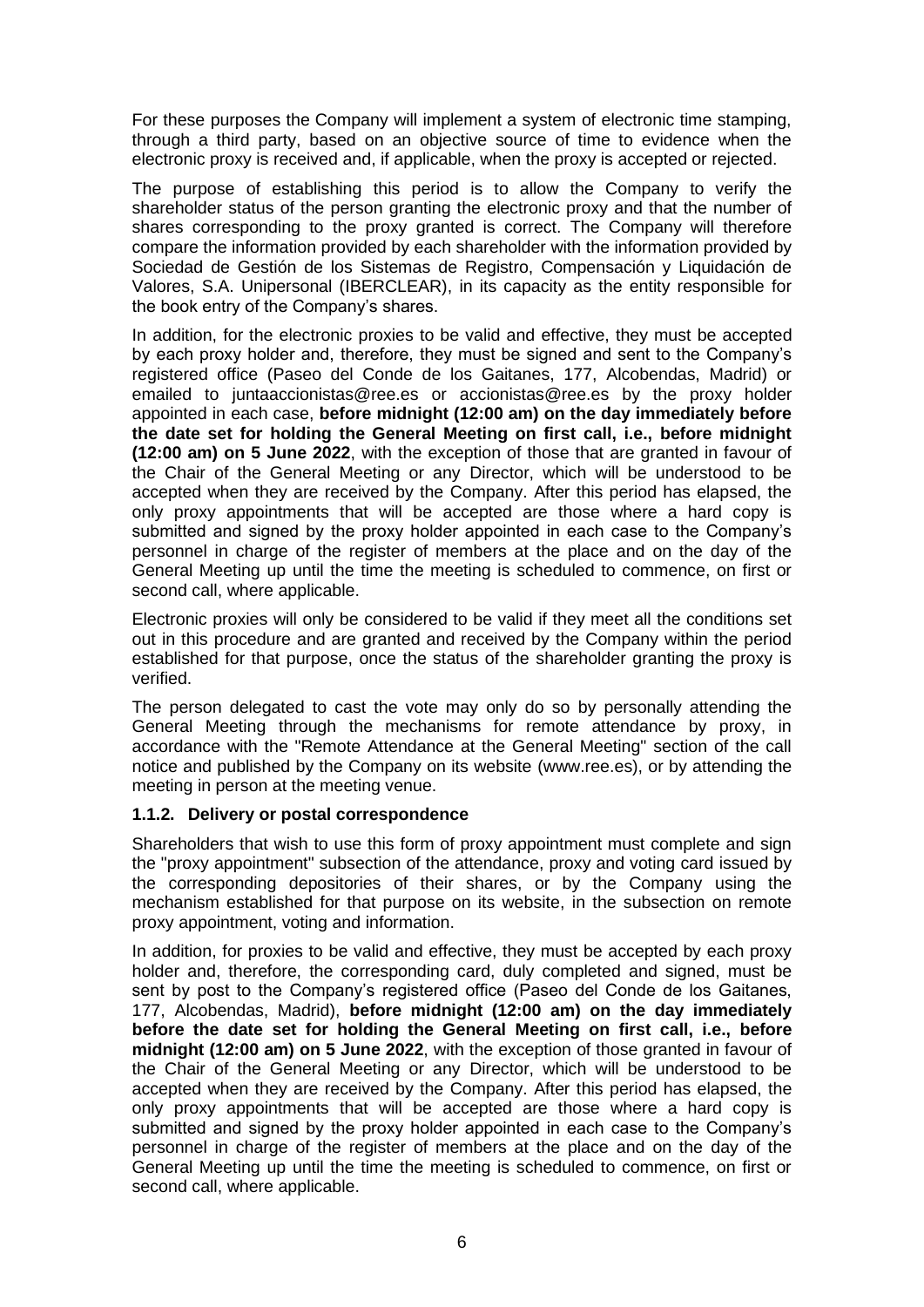The person delegated to cast the vote may only do so by personally attending the General Meeting through the mechanisms for remote attendance by proxy, in accordance with the "Remote Attendance at the General Meeting" section of the call notice and published by the Company on its website [\(w](http://www.ree.es/)ww.ree.es), or by attending the meeting in person at the meeting venue.

## **1.1.3. Revocation**

The appointment of a proxy holder and the notice sent to the Company may be revoked using the same means as indicated above for granting the proxy.

## **1.2. Voting remotely of communication before the meeting**

Shareholders may use the following means of remote voting before the General Meeting: (i) by electronic means and (ii) by delivery or postal correspondence.

Shareholders who cast their votes by these means will be considered to be present for the purpose of convening the General Meeting.

## **1.2.1. Electronic means**

Shareholders that wish to cast their vote by electronic means must have a valid electronic certificate included in the national identity document or a recognised electronic user certificate issued by the Spanish National Mint ("FNMT-CERES"), in accordance with applicable current Law, in its capacity as a Recognised Certification Services Provider.

The user certificate will be obtained by the shareholder, at no charge to the Company, and must be current when the vote is cast.

Shareholders that have the corresponding a valid electronic certificate included in the national identity document or recognised electronic user certificate accrediting their identity may, through the electronic voting service available in the section made available for that purpose on the Company's website [\(www.ree.es\)](http://www.ree.es/), cast their vote by filling out the "voting form" in accordance with the instructions given on the form, and any others that may be specified on each of the corresponding screens of the computer application; this form must be signed using the electronic signature included in the corresponding electronic national identity document or recognised FNMT-CERES electronic user certificate.

To be valid and effective, votes cast electronically must be cast after **midnight (12:00 am) on 22 May 2022** and must be received by the Company **before midnight (12:00 am) on the day immediately before the date set for holding the General Meeting on first call**, i.e., before **midnight (12:00 am) on 5 June 2022**. Votes received past the deadline will not be considered to have been cast.

As in the case of electronic proxies, and for the same purpose, a system of electronic time stamping will be implemented to evidence when the electronic vote is received and, if applicable, when the vote is accepted or rejected.

Votes cast electronically will only be considered to be valid if they meet the conditions established in this procedure and are received by the Company within the period established for that purpose, once the status of the shareholder casting the vote is verified.

## **1.2.2. Delivery or postal correspondence**

To cast a vote remotely by delivery or postal correspondence, shareholders must complete and sign the "remote voting" subsection of the hard copy of the attendance, proxy and voting card issued either by the corresponding depositories or by the Company using the mechanism established for that purpose on its website [\(www.ree.es\)](http://www.ree.es/), in the subsection on remote proxy appointment, voting and information.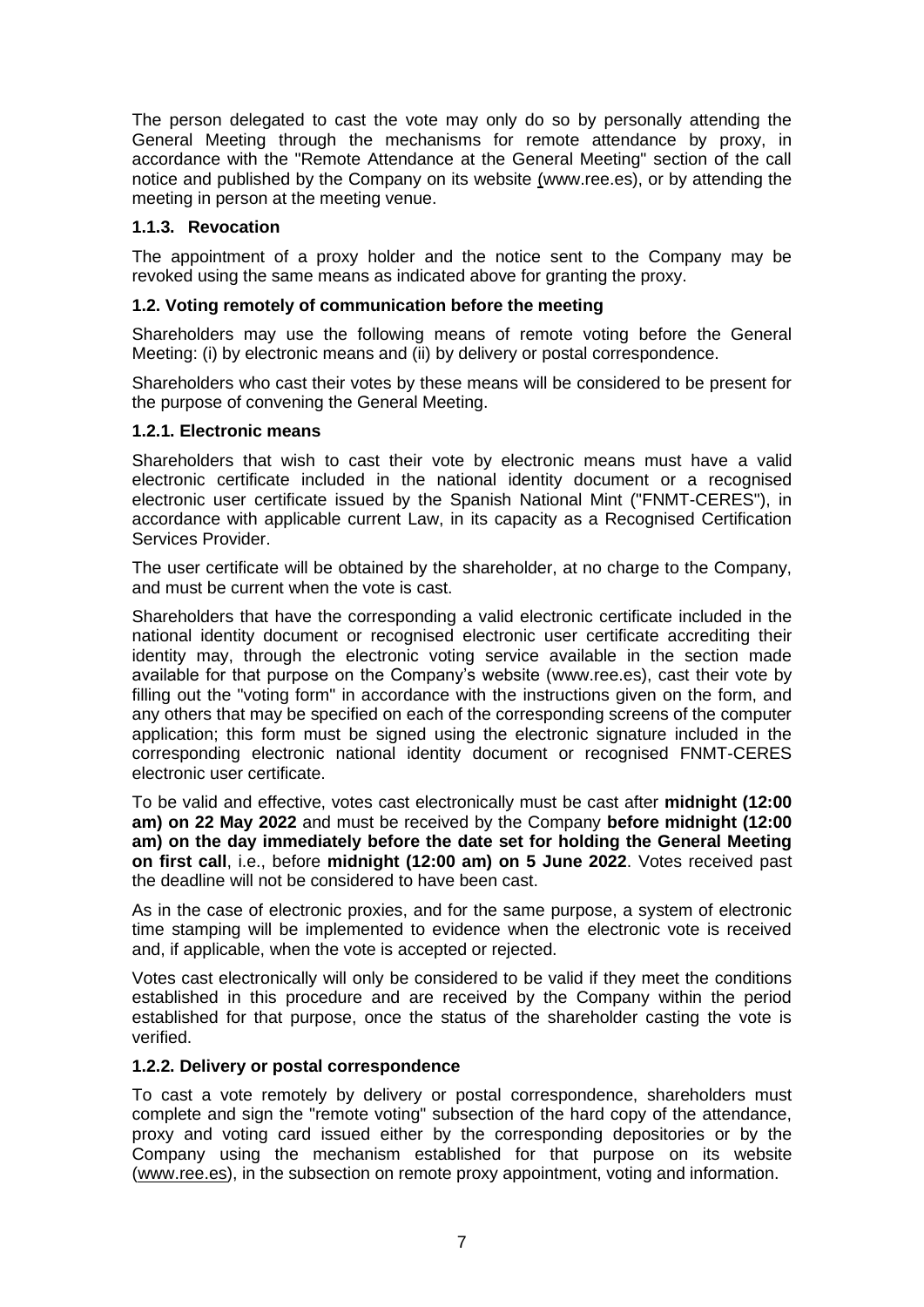The duly completed and signed card must be delivered or sent to the Company at its registered office (Paseo del Conde de los Gaitanes, 177, 28109 Alcobendas, Madrid).

To be valid and effective, votes cast by postal correspondence must be received by the Company **by the time the meeting is scheduled to commence, on first or second call, where applicable**. Votes received past the deadline will not be considered to have been cast.

## **1.2.3. Revocation**

Votes cast remotely by electronic means or by delivery or postal correspondence may be revoked using the same means.

# **1.3. Issue of duplicates of the attendance, proxy and voting card**

Shareholders that do not have the corresponding hard copy of the attendance, proxy and voting card, either for the purpose of attending the General Meeting in person or to be able to appoint a proxy or cast a vote by postal correspondence, may obtain a duplicate card through the section made available for that purpose on the Company's website [\(www.ree.es\)](http://www.ree.es/) in the subsection on remote proxy appointment, voting and information.

To guarantee the security of the system used and the identity of the shareholder that wishes to use this option, duplicate cards will be issued only if the shareholder has the valid electronic certificate included in the national identity document or the corresponding recognised electronic user certificate issued by the Spanish National Mint (FNMT-CERES), under the same terms and conditions as set out in this procedure for the use of electronic proxies and voting.

# **2. ELECTRONIC REQUEST FOR INFORMATION**

Without prejudice to the usual channels of communication and information that the Company makes available to its shareholders through ordinary email and the shareholder information offices, they may exercise their right to information electronically using the special mechanism established by the Company on its website (www.ree.es), in the corresponding subsection on remote proxy appointment, voting and information related to the General Meeting.

Shareholders that wish to use this procedure must have the corresponding valid electronic certificate included in the national identity document or the corresponding recognised electronic user certificate issued by the Spanish National Mint (FNMT-CERES), as mentioned in the previous subsections, for the same purpose of guaranteeing the authenticity and identification of each shareholder.

The Company may fulfil the request for information by sending a response to the email address indicated by the requesting shareholder, or by delivery or postal correspondence to the address indicated by the shareholder.

# **3. AVAILABILITY OF SERVICE**

The Company reserves the right to modify, suspend, cancel or restrict the procedure for proxy appointment, voting and requesting information remotely when it is unable to ensure the guarantees indicated due to technical or security reasons, and when this circumstance is disclosed in due form, sufficiently in advance, by any means considered appropriate by the Company.

The Company will not be held liable for any loss that may be caused to shareholders as a result of malfunctions, overloads, power failures, connection failures or any other circumstances of an equivalent or similar nature that are beyond the Company's control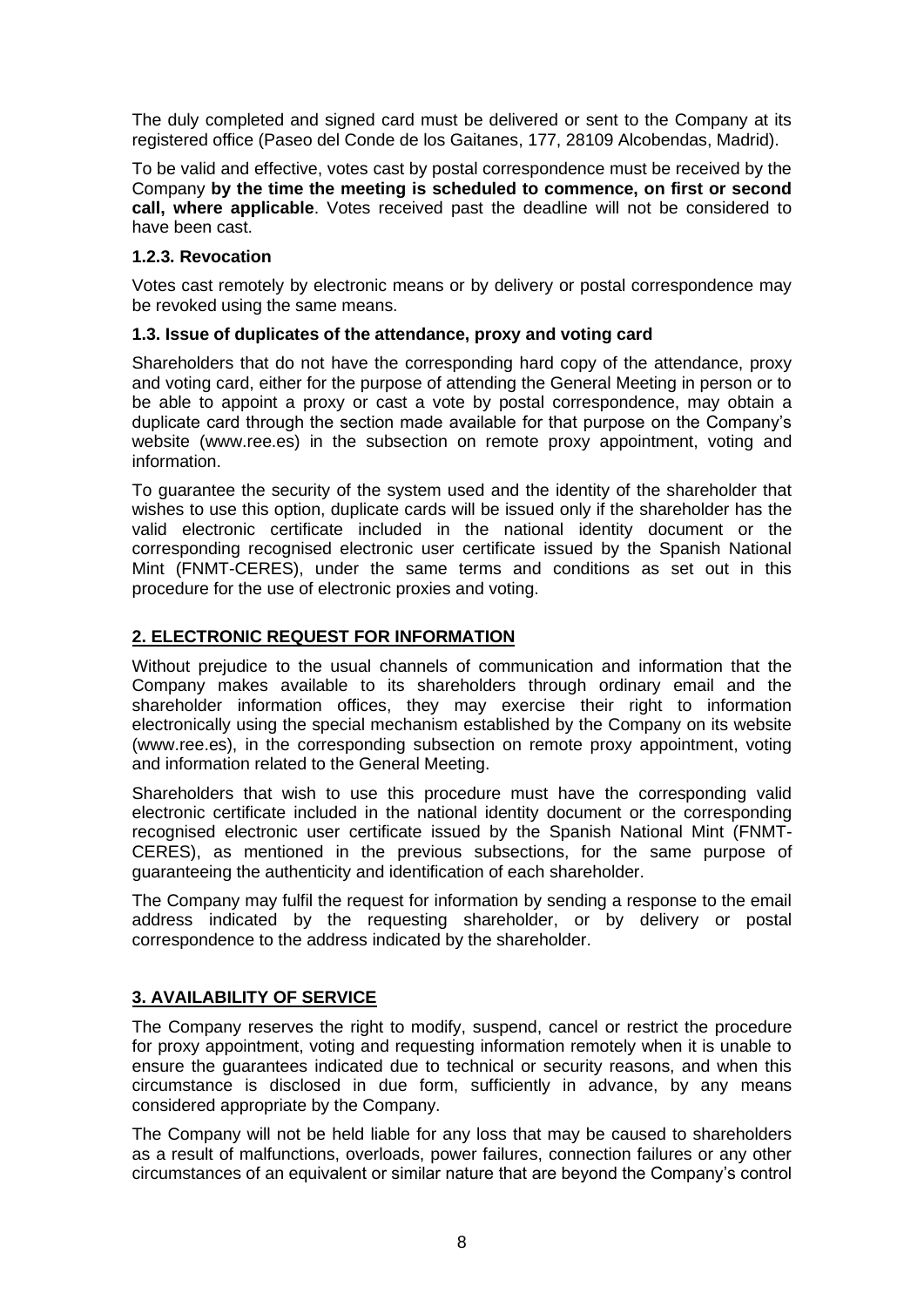and prevent the use of the procedure for proxy appointment, voting and requesting information remotely.

# **4. DATA PROTECTION**

The personal data provided will be processed by RED ELÉCTRICA CORPORACIÓN, S.A. ("REC"), with tax identification number A-78003662 and registered office located at Paseo Conde de los Gaitanes nº 177, La Moraleja, 28109, Alcobendas (Madrid), in its capacity as data controller for the following purposes:

- To allow the procedure for proxy appointment, voting and requesting information remotely to be properly carried out, which includes, among other matters, actions to monitor, verify and validate the proxies appointed and votes cast remotely, the issuance of duplicate cards and the requests for information submitted electronically by shareholders at the General Meeting, all in accordance with the request and subject to the remote proxy and voting obligations set out in Royal Legislative Decree 1/2010, of 2 July, approving the consolidated text of the Corporate Enterprises Act. The legal basis for this processing is the above-mentioned legal obligation.
- To perform statistical studies on the composition of the REC shareholder base in accordance with the legitimate interests of the Company.

The data will be processed for the period of time strictly required to properly pursue the purposes specified above, and based on the consent given by filling out the registration form for access to the remote proxy appointment, voting and information request platform.

The personal data will be transferred to the Notary's Office to draw up the minutes of the General Meeting and will be processed by the technology or systems service providers and the entities contracted to manage and conduct the General Meeting.

Shareholders may exercise their rights of access, rectification, erasure, portability, objection to and restriction of processing under the current Law by emailing a request to such effect to [juntaaccionistas@ree.es](mailto:juntaaccionistas@ree.es) or [digame@ree.es,](mailto:digame@ree.es) indicating "Data protection" in the subject line or by filing a complaint with the competent control authority (in Spain, the AEPD). Shareholders may also file a claim through the Company's Data Protection Officer [\(dpd@ree.es\)](mailto:dpd@ree.es).

More information on using the procedure for proxy appointment, voting and requesting information remotely before the General Meeting can be found on the Company's website [\(www.ree.es\)](http://www.ree.es/) in the section entitled *Remote voting*.

## **REMOTE ATTENDANCE AT THE GENERAL MEETING**

Notwithstanding the possibility of attending the meeting in person at the venue indicated, and using the procedure for proxy appointment and voting remotely of communication before holding the meeting detailed above, shareholders and their proxies may **attend the General Meeting remotely** and cast their vote through this mechanism, under the terms approved by the Board and in accordance with the implementing rules and instructions for their operation as envisaged in this call notice and published on the Company website [\(www.ree.es\)](http://www.ree.es/), under the following terms:

## **1. Registration, access and attendance**

## **1.1. Prior registration**

Shareholders or their proxies that wish to attend by these means must register from 12:00 am on 22 May 2022 and no later than 12:00 am on 5 June 2022 using the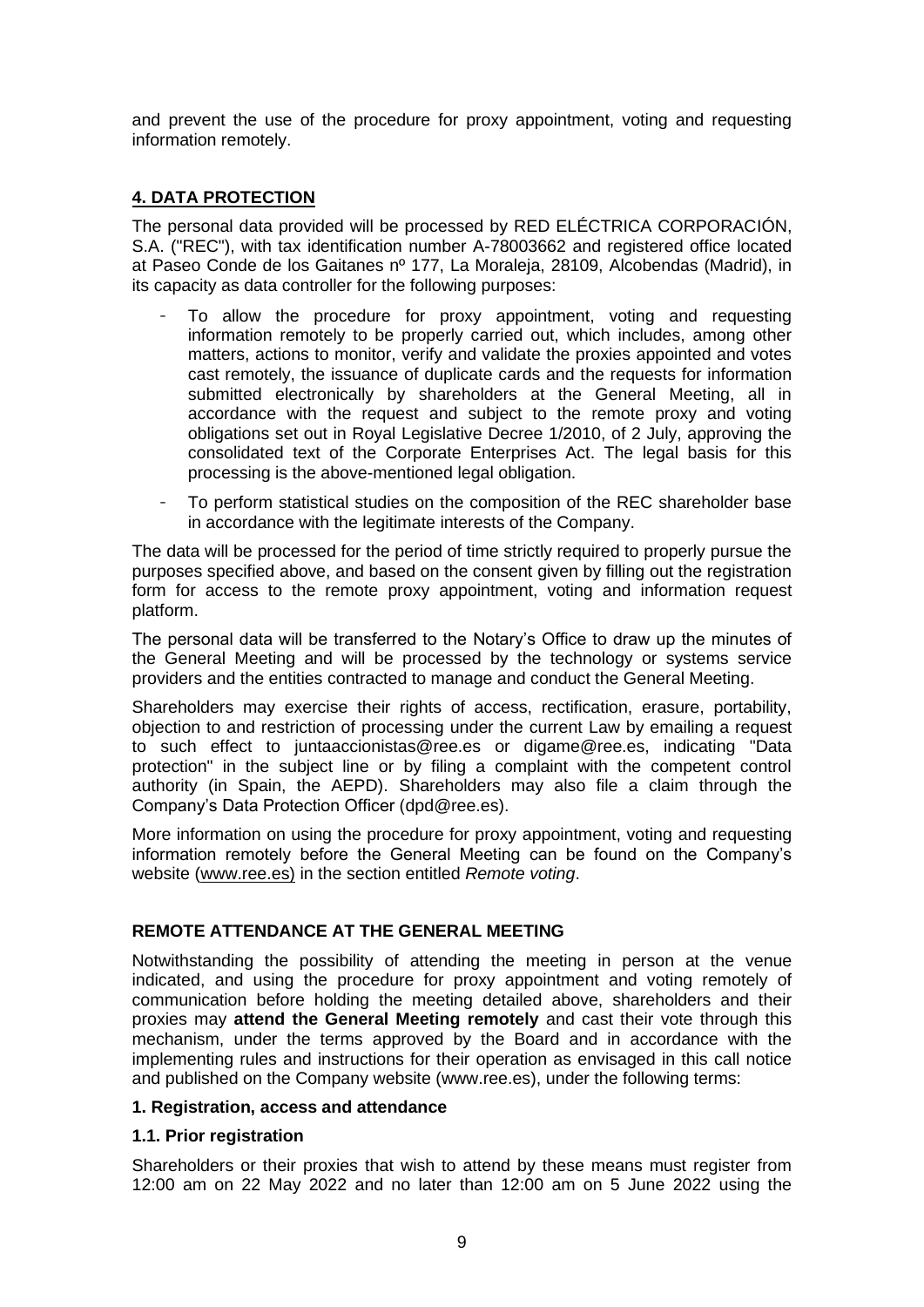Remote Attendance Platform made available for this purpose on the corporate website [\(www.ree.es\)](http://www.ree.es/), accrediting their identity using one of the following means:

- (i) An electronic national identity document.
- (ii) A recognised, valid and current electronic user certificate, in accordance with current applicable Law, issued by the Spanish Public Certification Authority under the Spanish National Mint ("FNMT-CERES").
- (iii) The username and password that the shareholder or their proxy will receive at their email address, after verifying their identity and status as a shareholder or proxy, through a special registration form available in the section designated for this purpose in the *Corporate Governance* area, under the *General Meeting* section of the corporate website.

Likewise, for the proxy to be registered in accordance with this section, the proxy must have been granted by the shareholder under the "Proxy appointment remotely of communication" section of this call notice and in accordance with the rules published for this purpose on the Company's website [\(www.ree.es\)](file:///C:/Users/jdecarlos/AppData/Local/Microsoft/Windows/INetCache/Content.Outlook/MI3T4GWJ/www.ree.es).

# **1.2. Connexion and attendance**

Shareholders or their proxies that have registered in accordance with subsection 1.1 above to attend the General Meeting remotely must log on to the Remote Attendance Platform made available for this purpose on the corporate website [\(www.ree.es\)](http://www.ree.es/) on the day on which the General Meeting is held, i.e. 6 June 2022 or, where applicable, 7 June 2022, depending on whether it is held on first or second call, respectively, between 9:45 am and 10:45 am, and identify themselves as indicated in the corresponding instructions.

Attendees will not be allowed to connect outside this time slot. The Company reserves the right to ask shareholders or their proxies for any additional means of identification considered necessary to verify their status as shareholders and to guarantee their authenticity.

# **2. Taking the floor, information and proposals**

Pursuant to the Corporate Enterprises Act, those attending remotely that, in exercising their rights, intend to take the floor at the General Meeting and, when applicable, request information or clarifications regarding the items on the agenda, the publicly available information that the Company provided to the Spanish National Securities Market Commission in relation to the previous General Meeting, or regarding the auditor's report, or that intend to submit any proposals permitted by Law, must direct their request to take the floor, question or proposal to the Company through the Remote Attendance Platform made available for this purpose on the corporate website, in writing and, in any case, in the form and under the terms and conditions established on the Company's website, from their connection as a remote attendee on the day the General Meeting is held, in accordance to subsection 1.2 above, and until 11:30 am on the day the General Meeting is held, i.e. on 6 June 2022 or, where applicable, on 7 June 2022, depending on whether it is held on first or second call, respectively.

If the shareholder or their proxy wishes to have their remarks recorded verbatim in the meeting minutes, they must expressly indicate this on the form, attaching the remarks where applicable.

Requests for information or clarifications from shareholders or their proxies attending remotely will be answered verbally during the General Meeting or in writing within seven days following the meeting.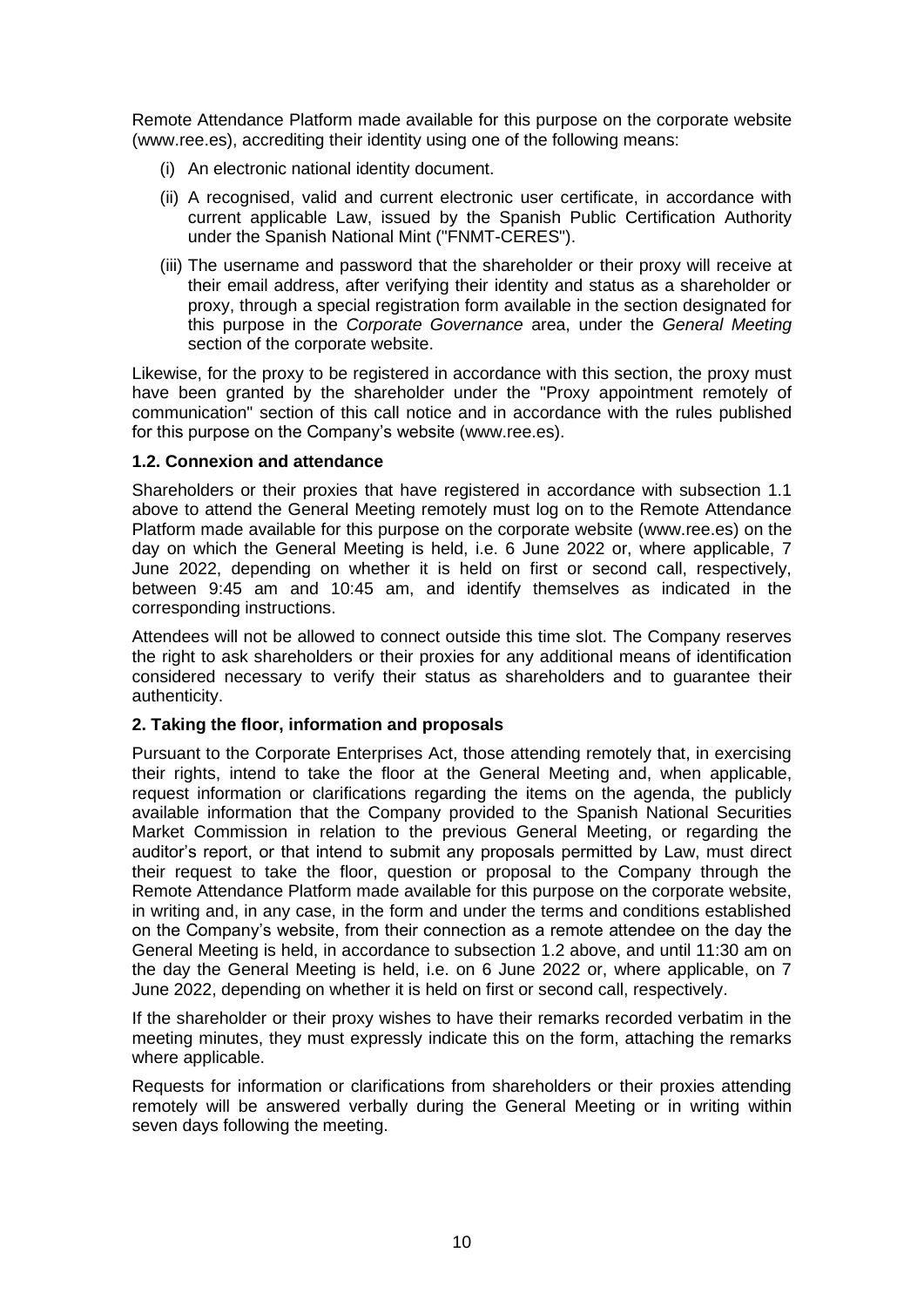# **3. Voting**

Shareholders or their duly registered proxies attending remotely may cast their vote on proposals relating to items included on the agenda, through the corresponding voting form made available on the Remote Attendance Platform of the Company website and in accordance to the rules of operation indicated on the website, from the moment they connect as a remote attendee, in accordance to subsection 2.1 above.

Likewise, as regards the proposed resolutions on those matters that, in accordance with the Law, do not appear on the agenda, those attending remotely may cast their votes when these proposals are read by the Secretary of the General Meeting and they have been made available on the Remote Attendance Platform of the corporate website for the purpose of voting on them.

The process of voting remotely on all proposals submitted at the General Meeting will end when the Chair declares the period for voting on the proposed resolutions during the General Meeting to be concluded, which will be duly communicated during the course of the General Meeting.

## **4. Leaving the meeting**

Those attending remotely that wish to expressly state that they are leaving the General Meeting must do so by sending an electronic communication through the Remote Attendance Platform made available on the corporate website. Once their express intent to leave the meeting has been communicated, any actions carried out subsequently will not be considered to have taken place.

## **5. Other matters**

The Company reserves the right to take any necessary measures in relation to the mechanisms for attending the meeting through remote means when required or forced to do so for technical or security reasons. The Company will not be liable for any loss that may be caused to shareholders as a result of malfunctions, overloads, power failures, connection failures or any other circumstances of an equivalent or similar nature that are beyond the Company's control and that temporarily prevent the use of the mechanisms for attending the meeting through remote means or when the Company's website is temporarily unavailable, notwithstanding any measures taken as required in each situation, which may include temporarily suspending or extending the Annual General Meeting if necessary to ensure that shareholders and their proxies are able to fully exercise their rights.

For the appropriate purposes, the remote attendance of the shareholder will be equivalent to in person attendance at the Annual General Meeting.

Remote attendance of the shareholder will render null and void any previous vote cast or proxy appointed through any other procedure established by the Company.

## **SHAREHOLDER E-FORUM**

Pursuant to section 539.2 Corporate Enterprises Act and Article 8.4 of the General Meeting Regulations, the Company has set up a Shareholder E-Forum on its website [\(www.ree.es\)](http://www.ree.es/) for the purpose of holding its General Meetings, the Rules of Operation for which were approved by the Board at its meeting held on 5 May 2022.

The forum will be activated on the Company's website from the day the call notice is issued until the day on which the General Meeting is held, both inclusive.

The forum is not a mechanism for online conversations between shareholders, or a place for virtual debate. The forum is also not a channel for communication between the Company and its shareholders. The forum is provided for the purpose of facilitating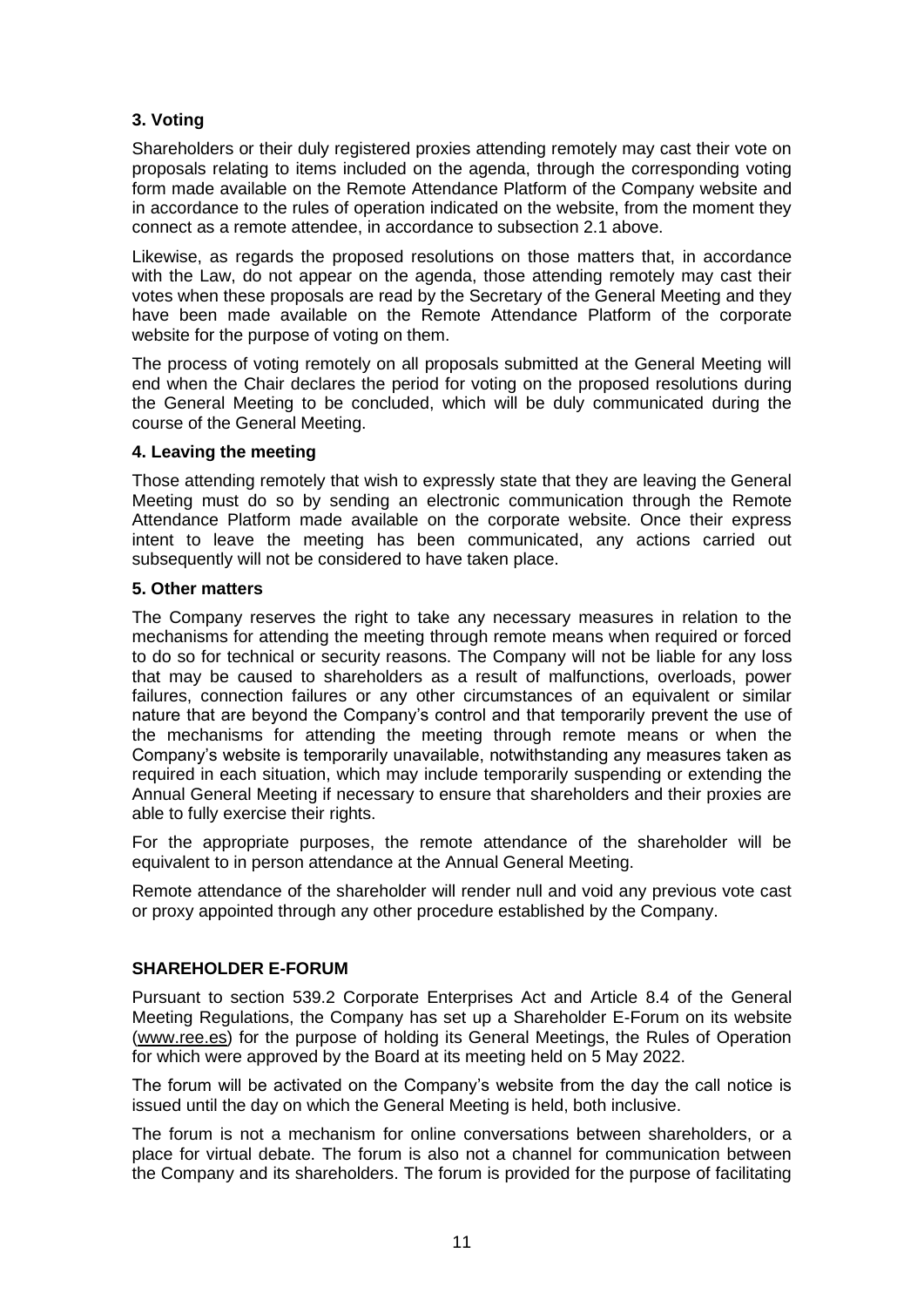communication among the Company's shareholders in relation to the upcoming Annual General Meeting. Shareholders may send communications to be posted on the forum that, in accordance with the Law, consist of proposals intended to be submitted as a supplement to the agenda announced in the call notice, requests for support for these proposals, initiatives to reach the percentage required to exercise minority shareholder rights provided for by Law, or offers or requests for voluntary proxies.

The personal data provided will be processed by Red Eléctrica Corporación, S.A., with tax identification number A-78003662 and registered office located at Paseo Conde de los Gaitanes nº 177, La Moraleja, 28109, Alcobendas (Madrid), for the following purposes:

- To manage and supervise the functioning of the Shareholder E-Forum, for which the data subject may voluntarily sign up and register and submit proposals regarding the questions described in the Purpose of the rules of operation for the forum so they may be consulted by the other shareholders.

- To perform statistical studies on the composition of the Red Eléctrica Corporación, S.A. shareholder base in accordance with the legitimate interests of the Company.

The data will be processed for the period of time strictly required to properly pursue the purposes specified above, and based on the consent given by filling out the registration form for access to the e-forum platform.

Shareholders may exercise their rights of access, rectification, erasure, portability, objection to and restriction of processing under the current Law by emailing a request to such effect to juntaaccionistas@ree.es or digame@ree.es, indicating "Data protection" in the subject line or by filing a complaint with the competent Control Authority (in Spain, the AEPD). Shareholders may also file a claim through the Company's Data Protection Officer [\(dpd@ree.es\)](mailto:dpd@ree.es). If in exercising these rights the data communicated by a shareholder to the Company are rectified or erased at the request of this shareholder, Red Eléctrica Corporación, S.A. will rectify or erase any communications that may have been posted in the forum at the request of the shareholder.

For more information on accessing and using the Shareholder E-Forum, the Rules for Operation can be found on the Company's website [\(www.ree.es\)](http://www.ree.es/) in the section entitled *Shareholder E-Forum.*

# **LIVE BROADCASTING OF THE GENERAL MEETING**

The General Meeting will be broadcast live (streaming).

To make it easier to follow the live broadcast of the General Meeting, the channels and systems set up for this purpose will be announced on the Company's website [\(www.ree.es\)](http://www.ree.es/) sufficiently in advance before the day of the meeting.

## **PRESENCE OF A NOTARY AT THE MEETING**

The Board has agreed to require the presence of a Notary to draw up the minutes of the General Meeting.

## **GENERAL INFORMATION**

For any matters relating to the General Meeting not covered in this call notice, shareholders may consult the Articles of Association and the General Meeting Regulations, which are available on the Company's website [\(www.ree.es\)](http://www.ree.es/).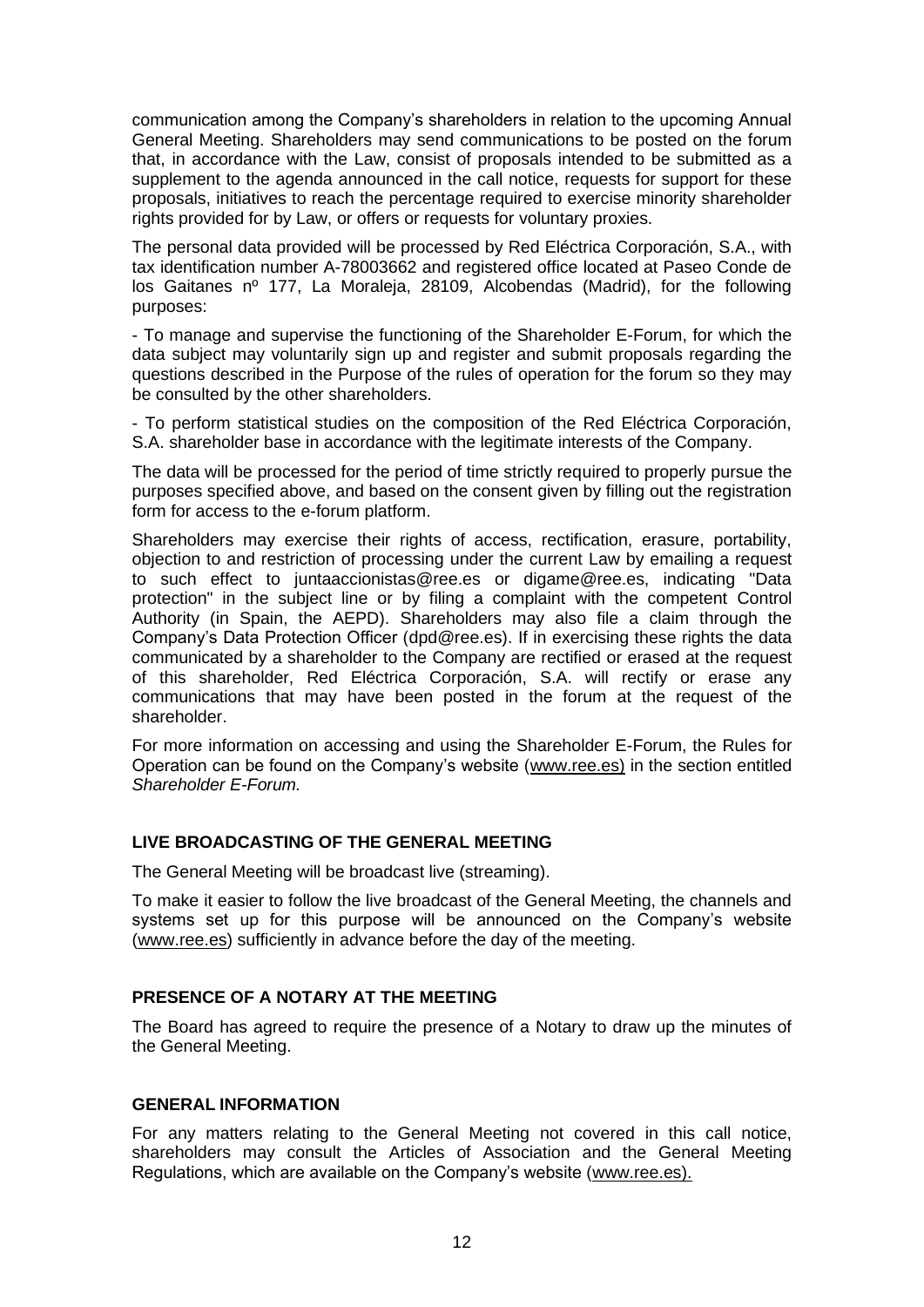Likewise, as of the date of publication of this call notice, a Shareholder Information Office will be set up at the Company's registered office, from Monday to Friday from 8:00 am to 2:00 pm, and may be contacted by calling **900 100 182** and, if applicable, by calling the telephone numbers that the Company may provide for that purpose and communicate on its website [www.ree.es,](http://www.ree.es/) from Monday to Friday from 8:00 am to 6:00 pm, or by sending an email to [juntaaccionistas@ree.es](mailto:juntaaccionistas@ree.es) or [accionistas@ree.es.](mailto:accionistas@ree.es)

#### **For more information:** [www.ree.es](http://www.ree.es/)**.**

## **EXPECTED DATE FOR HOLDING THE GENERAL MEETING ON SECOND CALL**

Shareholders are informed that the General Meeting is expected to be held on **SECOND CALL** on **7 June 2022** at the time and venue indicated above.

> Alcobendas (Madrid), 5 May 2022. The General Secretary and Secretary to the Board Carlos Méndez-Trelles García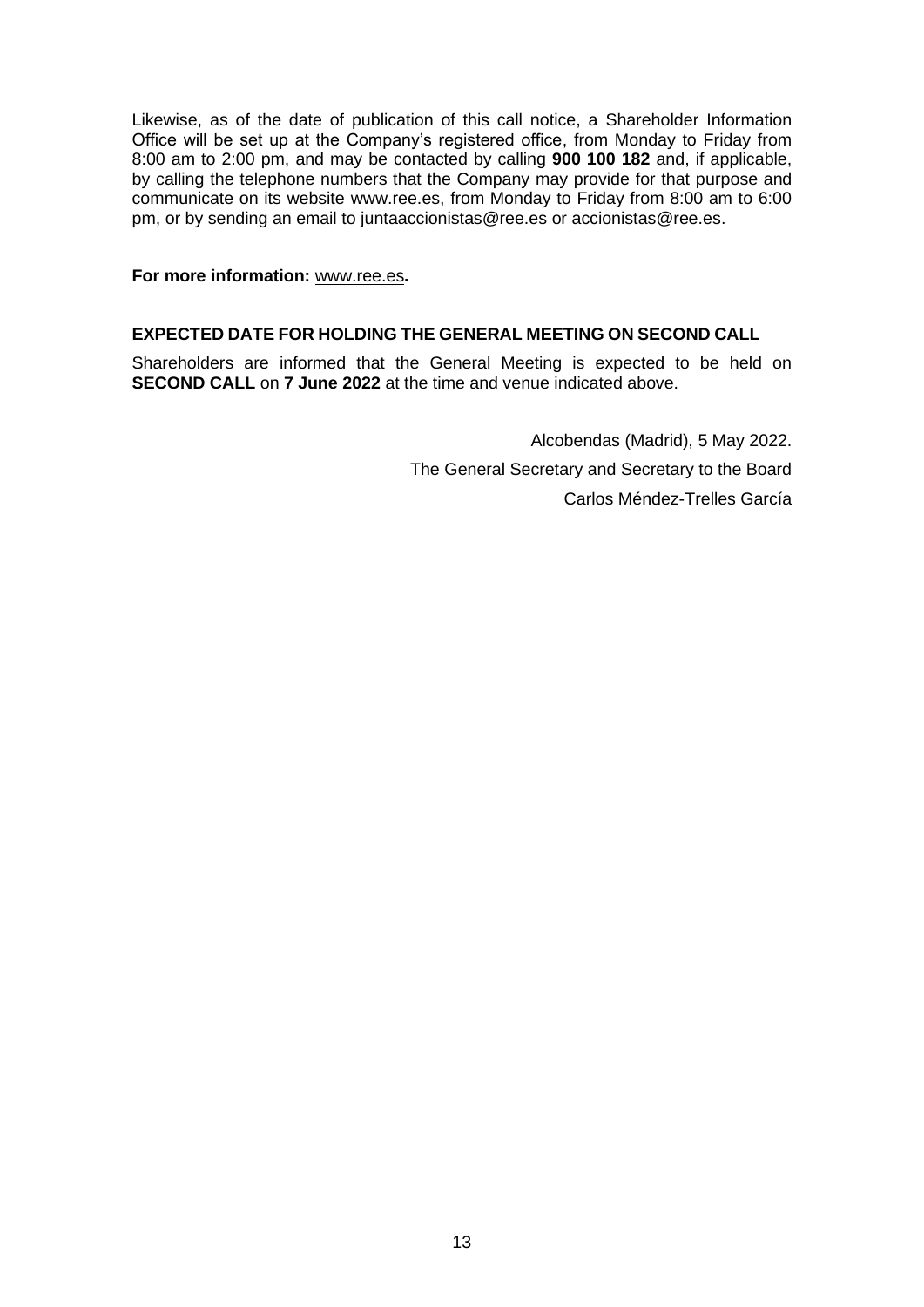#### **II. PROPOSED RESOLUTIONS SUBMITTED BY THE BOARD OF DIRECTORS TO THE ANNUAL SHAREHOLDERS' MEETING**

The resolutions proposed by the Board of Directors in the above-mentioned meeting held on 5 May 2022, to be submitted to the Annual Shareholders' meeting, are the following:

## **I. MATTERS FOR APPROVAL**

#### **PROPOSED RESOLUTION RELATING TO ITEM ONE ON THE AGENDA:**

**EXAMINE AND APPROVE, IF APPLICABLE, THE FINANCIAL STATEMENTS (BALANCE SHEET, INCOME STATEMENT, STATEMENT OF CHANGES IN TOTAL EQUITY, STATEMENT OF RECOGNISED INCOME AND EXPENSE, STATEMENT OF CASH FLOWS AND NOTES TO THE FINANCIAL STATEMENTS) AND RED ELÉCTRICA CORPORACIÓN, S.A.'S DIRECTORS' REPORT FOR THE YEAR ENDED 31 DECEMBER 2021.** 

Approve the financial statements (balance sheet, income statement, statement of changes in total equity, statement of recognised income and expense, statement of cash flows and notes to the financial statements) and the Red Eléctrica Corporación, S.A.'s directors' report for 2021.

The financial statements and the directors' report of Red Eléctrica Corporación, S.A., which is pending approval, correspond to those authorised for issue by the Board at its meeting on 22 February 2022 and have been duly audited by KPMG Auditores, S.L.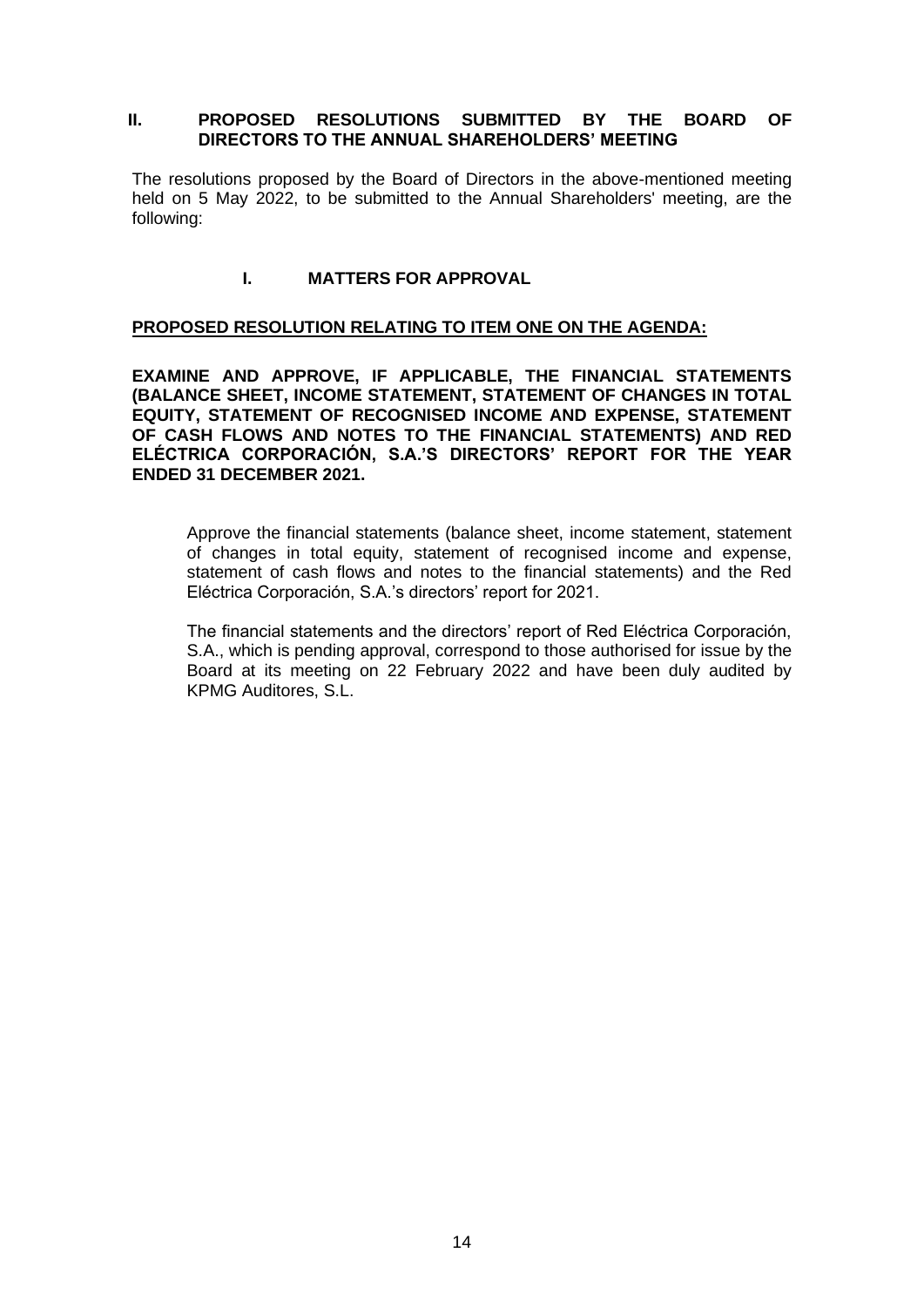## **PROPOSED RESOLUTION RELATING TO ITEM TWO ON THE AGENDA:**

**EXAMINE AND APPROVE, IF APPLICABLE, THE CONSOLIDATED FINANCIAL STATEMENTS (CONSOLIDATED STATEMENT OF FINANCIAL POSITION, CONSOLIDATED INCOME STATEMENT, CONSOLIDATED STATEMENT OF COMPREHENSIVE INCOME, CONSOLIDATED STATEMENT OF CHANGES IN EQUITY, CONSOLIDATED STATEMENT OF CASH FLOWS AND NOTES TO THE CONSOLIDATED FINANCIAL STATEMENTS) AND THE CONSOLIDATED DIRECTORS' REPORT OF THE CONSOLIDATED GROUP OF RED ELÉCTRICA CORPORACIÓN, S.A. AND SUBSIDIARIES FOR THE YEAR ENDED 31 DECEMBER 2021.** 

Approve the consolidated financial statements (consolidated statement of financial position, consolidated income statement, consolidated statement of comprehensive income, consolidated statement of changes in equity, consolidated statement of cash flows and notes to the consolidated financial statements) and the consolidated directors' report of the Consolidated Group of Red Eléctrica Corporación, S.A. and Subsidiaries for 2021.

The financial statements and the directors' report of the Consolidated Group of Red Eléctrica Corporación, S.A., which is pending approval, correspond to those authorised for issue by the Board at its meeting on 22 February 2022 and have been duly audited by KPMG Auditores, S.L.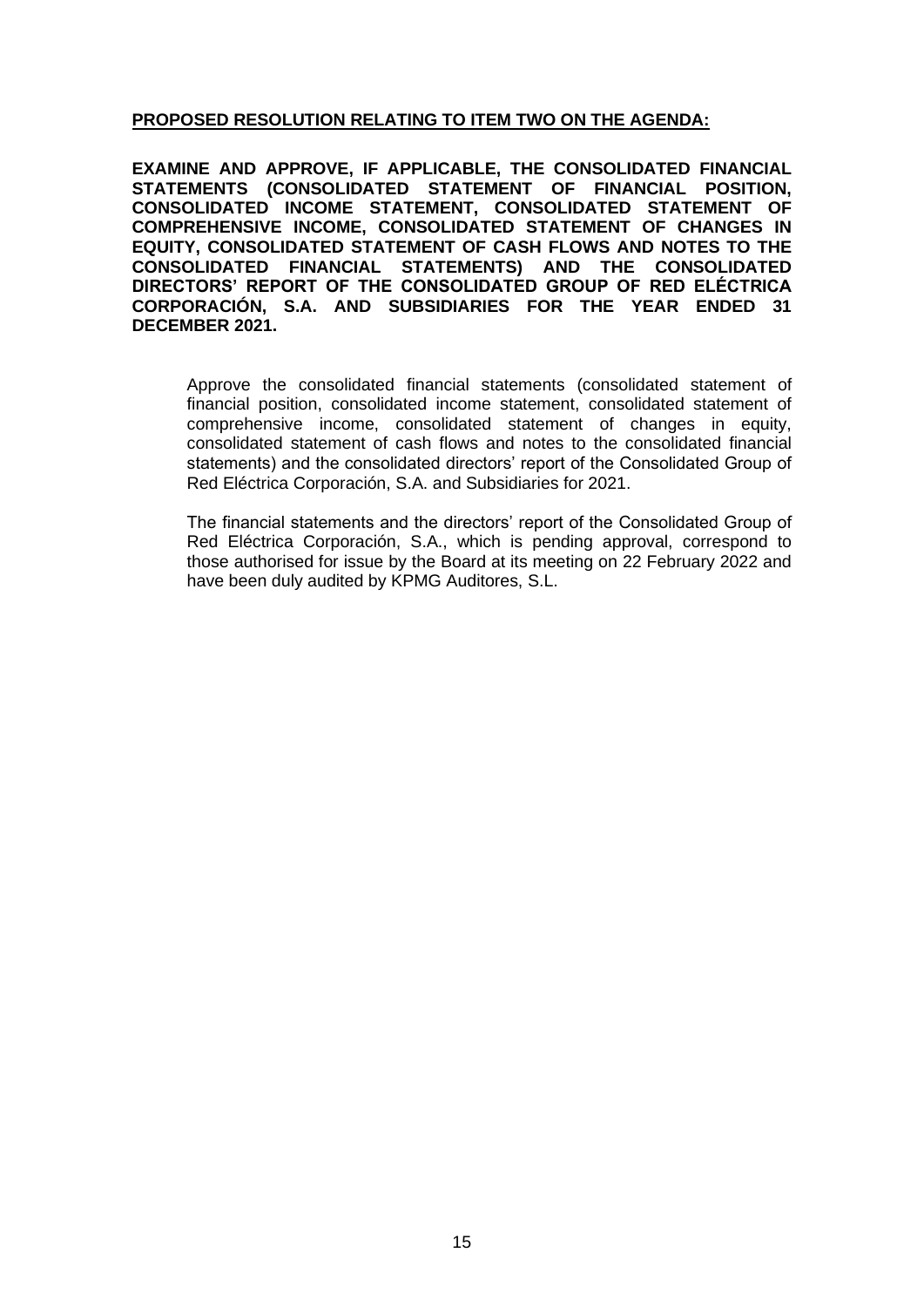# **PROPOSED RESOLUTION RELATING TO ITEM THREE ON THE AGENDA:**

### **EXAMINE AND APPROVE, IF APPLICABLE, THE PROPOSED DISTRIBUTION OF THE PROFIT OF RED ELÉCTRICA CORPORACIÓN, S.A. FOR THE YEAR ENDED 31 DECEMBER 2021.**

Approve the distribution of profit proposed by the Board at its meeting on 22 February 2022 and, therefore, distribute the profit for 2021, which amounts to EUR 559,108,066.99 as follows:

| Distribution of profit                              | Amount in euros |
|-----------------------------------------------------|-----------------|
| To voluntary reserves                               | 13,971,950.06   |
| To final dividends (calculated on the total shares) | 393,527,484.00  |
| Interim dividend                                    | 147,060,719.82  |
| To capitalisation reserve                           | 4,547,913.11    |
| Tota                                                | 559,108,066.99  |

The Company has expressly agreed to pay a gross amount of EUR 1 per share on shares with a par value of fifty euro cents (EUR 0.50) with dividend rights. The dividend will be paid on 1 July 2022, at the banks and financial institutions to be announced at a later date, less the gross amount of EUR 0.2727 per share, paid on account of the dividend on 7 January 2022, by Board resolution dated 26 October 2021.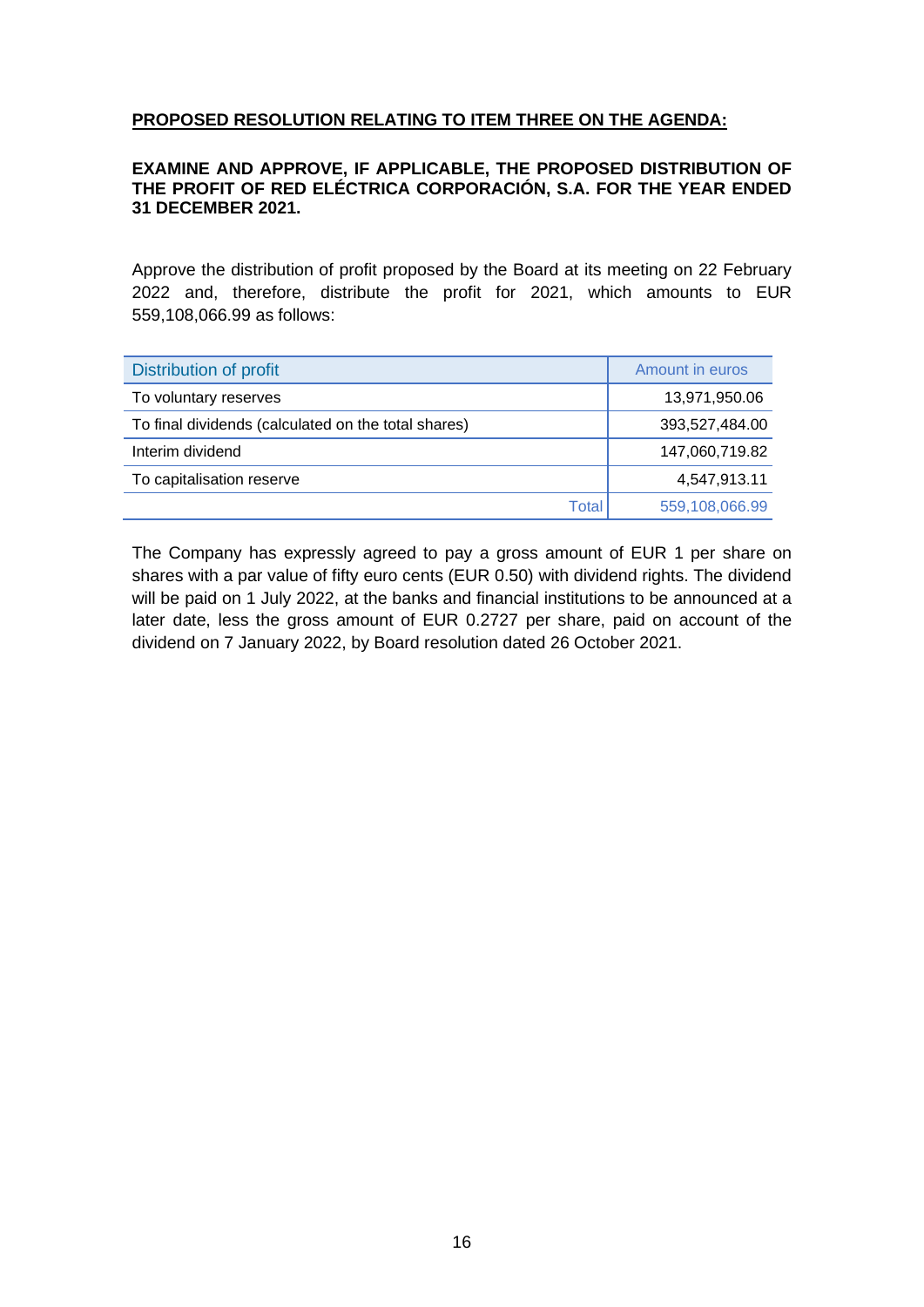## **PROPOSED RESOLUTION RELATING TO ITEM FOUR ON THE AGENDA:**

#### **EXAMINE AND APPROVE, IF APPLICABLE, THE REPORT ON NON-FINANCIAL INFORMATION OF THE CONSOLIDATED GROUP OF RED ELÉCTRICA CORPORACIÓN, S.A. FOR 2021**

Approve the report on non-financial information of the Consolidated Group of Red Eléctrica Corporación, S.A. for 2021, in accordance with Spanish Law 11/2018, of 28 December, amending the Spanish Commercial Code (*Código de Comercio*), the consolidated text of the Spanish Corporate Enterprises Act (*Ley de Sociedades de Capital*) approved by Royal Legislative Decree 1/2010, of 2 July, and the Spanish Account Auditing Act (*Ley 22/2015 de Auditoría de Cuentas*), on non-financial information and diversity.

The report on non-financial information of the Consolidated Group of Red Eléctrica Corporación, S.A., which is pending approval, corresponds to the information contained in point 11 of the directors' report of the Consolidated Group of Red Eléctrica Corporación, S.A. for the year ended 31 December 2021, and authorised for issue by the Board at its meeting on 22 February 2022.

The non-financial information statement contained in this report was verified by Ernst & Young, S.L. and is available on the Company's corporate website, in the section on the Annual General Meeting.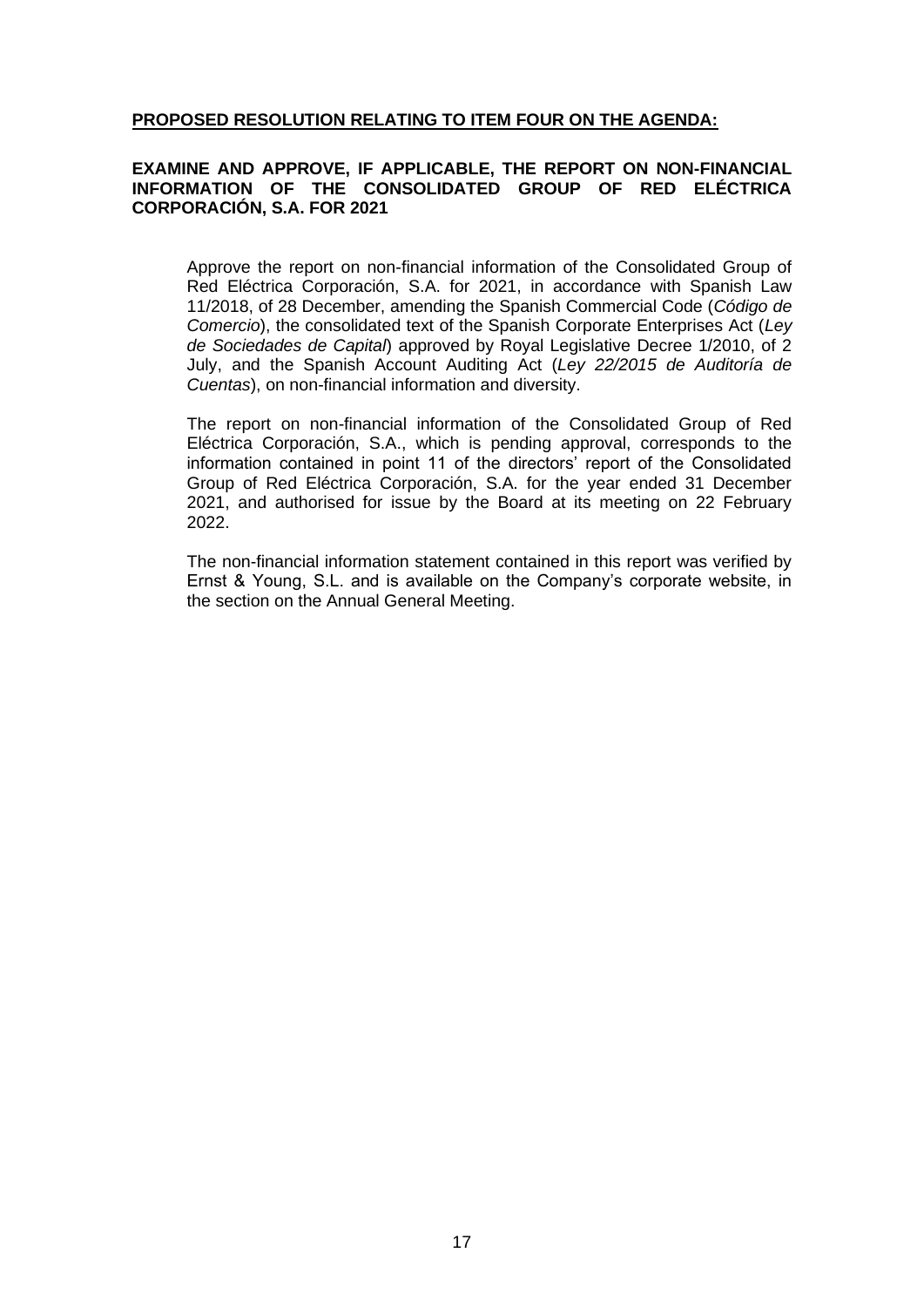# **PROPOSED RESOLUTION RELATING TO ITEM FIVE ON THE AGENDA:**

## **EXAMINE AND APPROVE, IF APPLICABLE, THE MANAGEMENT PERFORMANCE OF RED ELÉCTRICA CORPORACIÓN, S.A.'S BOARD IN 2021.**

Approve the management of Red Eléctrica Corporación, S.A.'s Board for 2021.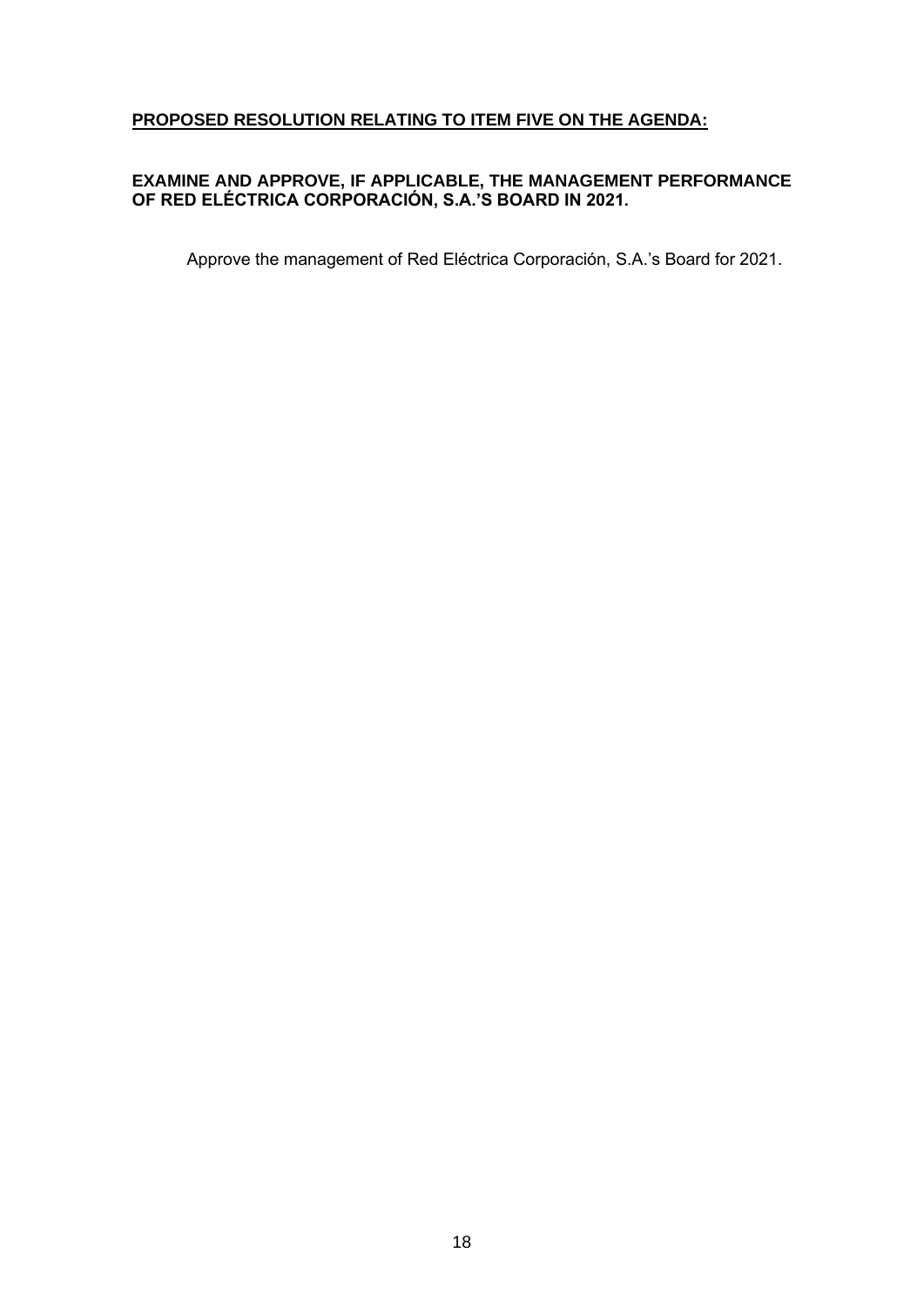# **PROPOSED RESOLUTIONS RELATING TO ITEM SIX ON THE AGENDA:**

#### **APPOINTMENT OF DIRECTORS OF THE COMPANY.**

#### **First. Re-election as independent director of Ms. Socorro Fernández Larrea.**

To re-elect Ms. Socorro Fernández Larrea as independent director of Red Eléctrica Corporación, S.A. for the term of four years set in the Articles of Association, on proposal of the Appointments and Remuneration Committee, in accordance with section 529 decies of the Corporate Enterprises Act.

#### **Second. Re-election as independent director of Mr. Antonio Gómez Ciria.**

To re-elect Mr. Antonio Gómez Ciria as independent director of Red Eléctrica Corporación, S.A. for the term of four years set in the Articles of Association, on proposal of the Appointments and Remuneration Committee, in accordance with section 529 decies of the Corporate Enterprises Act.

## **Third. Re-election as proprietary director of Ms. Mercedes Real Rodrigálvarez.**

To re-elect Ms. Mercedes Real Rodrigálvarez as propietary director of Red Eléctrica Corporación, S.A. representing Sociedad Estatal de Participaciones Industriales (SEPI) for the term of four years set in the Articles of Association, on proposal of the Appointments and Remuneration Committee, in accordance with section 529 decies of the Corporate Enterprises Act.

#### **Fourth. - Ratification and appointment as proprietary director of Ms. Esther María Rituerto Martínez.**

To ratify the appointment of Ms. Esther María Rituerto Martínez as proprietary director of Red Eléctrica Corporación, S.A., resolved by the Board of Directors at its meeting of 5 May 2022 and accordingly appoint her as proprietary director representing Sociedad Estatal de Participaciones Industriales (SEPI) for the term of four years set in the Articles of Association, in accordance with section 529 decies of the Corporate Enterprises Act.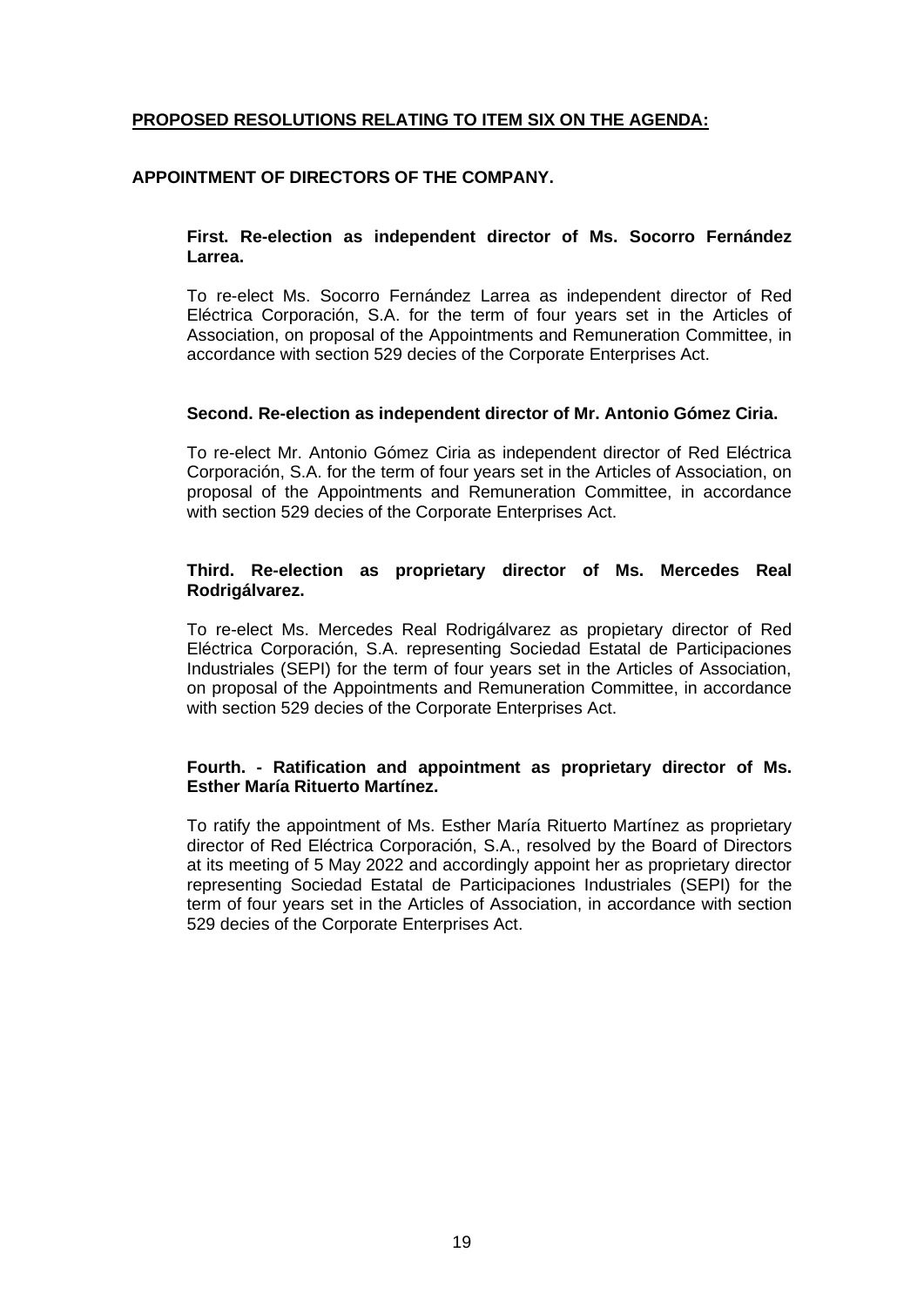## **PROPOSED RESOLUTIONS RELATING TO ITEM SEVEN ON THE AGENDA:**

#### **REMUNERATION OF THE COMPANY'S BOARD OF DIRECTORS:**

#### **One.- Approve Red Eléctrica Corporación, S.A.'s Annual Directors' Remuneration Report for 2021.**

Approve the Company's Annual Directors' Remuneration Report for 2021, in accordance with Board proposal approved at the meeting held on 22 February 2022.

*(The full Report is available on the company's website (www.ree.es), in the section on the 2022 Annual General Meeting of Shareholders, in the section entitled Resolutions and other documentation of the AGM)*

#### **Two.- Approve the remuneration for Red Eléctrica Corporación, S.A.'s Board for 2022.**

Approve the remuneration of Red Eléctrica Corporación, S.A.'s Board for 2022, which was approved by the Board at the meeting held on 22 February 2022, in accordance with the current Articles of Association, the 2022-2024 Directors' Remuneration Policy and the 2021 Annual Directors' Remuneration Report, at the proposal of the Appointments and Remuneration Committee, under the following terms:

#### **REMUNERATE THE BOARD OF DIRECTORS FOR ALL COMPONENTS, FOR THEIR NON-EXECUTIVE DUTIES IN 2022**

A proposal has also been submitted to maintain all components and amounts of the remuneration of directors "in their capacity as such", i.e. for their nonexecutive functions as members of the Board and its committees in 2022, the same as in 2021, which results in the following:

#### **1. Chair (non-executive) of the Board**

a) Fixed remuneration (as Chair of the Board)

The amount of fixed remuneration remained the same as in 2021, at EUR 399,170.00 per year, to be paid monthly by the fifth (5th) of the following month.

b) The Chair of the Board will also receive the annual remuneration established below for all directors, as Board members, as "Fixed remuneration" and "Remuneration for attending Board meetings".

## **2. Fixed remuneration**

The fixed remuneration for 2022 is established as follows:

EUR 130,742.00 per director per year, to be paid monthly by the fifth (5th) of the following month.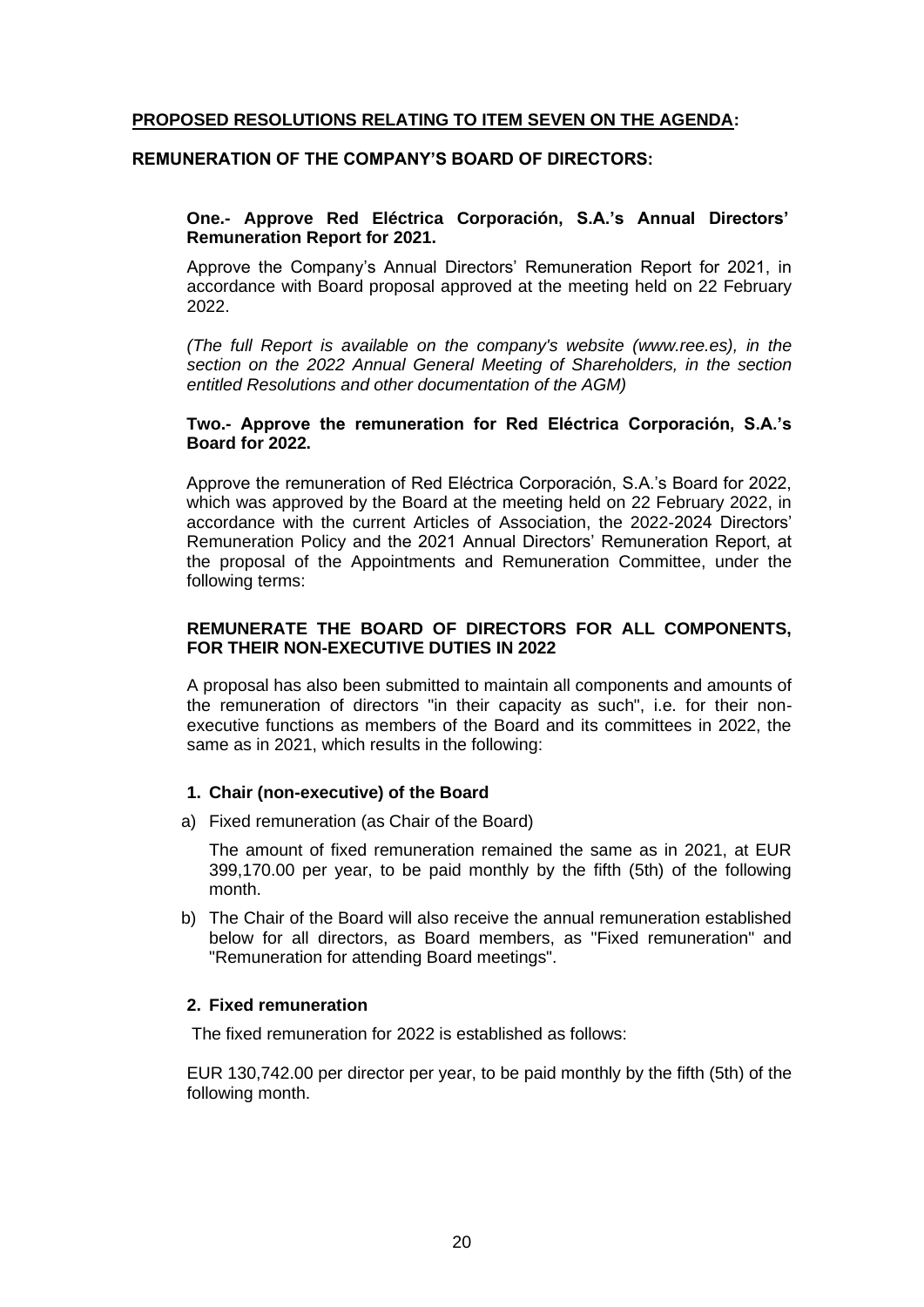## **3. Remuneration for attending Board meetings**

The remuneration for attending Board meetings and committee meetings in 2022 will be as follows:

EUR 1,500.00 for the personal attendance of each director at each of the eleven (11) ordinary meetings scheduled for 2022 in the calendar approved by the Board, whereby they may appoint a proxy, for duly justified reasons and a maximum of two (2) times a year, without losing the right to receive this remuneration. This amount will be paid within fifteen (15) days following the date of the meetings.

Any special Board meetings held, whether in person or remotely, will not give rise to compensation for "Remuneration for attending Board meetings".

## **4. Dedication to Board committees**

The remuneration for dedication to Board committees in 2022 is established as follows:

a) EUR 27,900.00 per year to each Board committee member, to be paid monthly by the fifth (5th) of the following month.

This amount is paid on an annual basis, regardless of the number of committee meetings held in 2022.

b) EUR 15,000.00 per year to each Chair of the Board committees, to be paid monthly by the fifth (5th) of the following month.

This amount is paid on an annual basis, regardless of the number of committee meetings held in 2022.

## **5. Lead independent director**

Additional annual remuneration is assigned to the position of lead independent director, amounting to EUR 15,000.00 per year, to be paid monthly by the fifth (5th) of the following month.

In accordance with Article 20 of the Articles of Association, directors that perform executive functions (in this case, the Managing Director) will be entitled to receive additional remuneration for carrying out these duties; this remuneration was established in the corresponding contract approved by the Board on 27 May 2019, in accordance with sections 249 and 529 octodecies Corporate Enterprises Act and with the current Directors' Remuneration Policy, which is reported in detail in the Annual Directors' Remuneration Report submitted for approval under the first part of item seven on the agenda of this General Meeting.

If the number of directors increases in 2022, in accordance with Article 20 of the Articles of Association, the total annual Board remuneration will be increased by the amounts and individual components per director covered in this proposed resolution.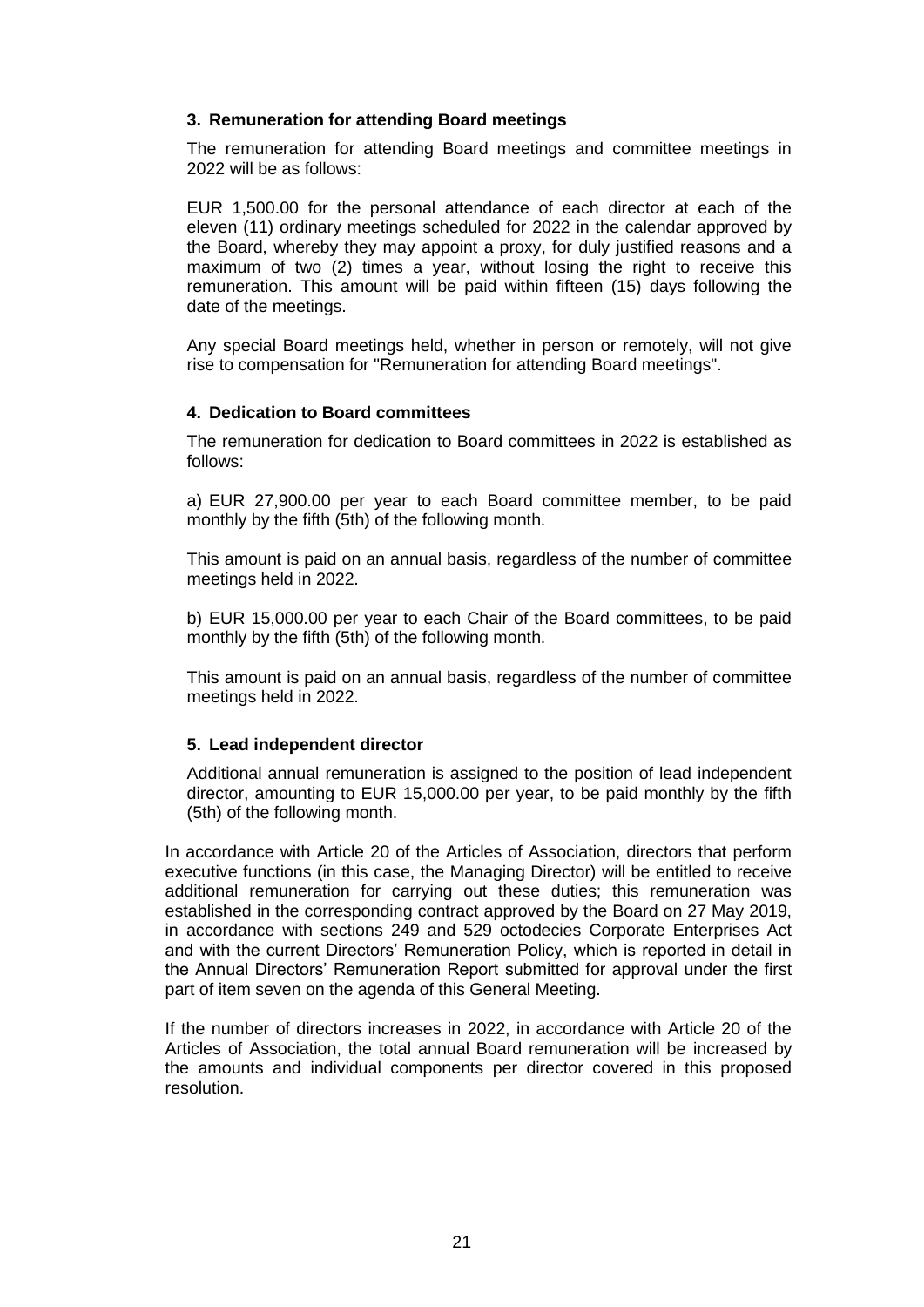# **PROPOSED RESOLUTION RELATING TO ITEM EIGHT ON THE AGENDA:**

## **APPOINTMENT OF THE AUDITOR OF THE PARENT AND THE CONSOLIDATED GROUP FOR 2023, 2024 AND 2025.**

KPMG Auditores, S.L. ("KPMG Auditores") is the firm that has audited the separate and consolidated financial statements of Red Eléctrica Corporación and the Group's subsidiaries since 2013, and that has issued the comfort letters required to renew the debt issuance programmes and the bond issues that the Group's entities have carried out.

In accordance with section 264 Corporate Enterprises Act, at the Annual General Meeting held on 29 June 2021, Red Eléctrica Corporación, S.A. ("REC") resolved to appoint KPMG Auditores as the auditors of the Company and its consolidated Group to audit the separate financial statements of the Company and its consolidated Group for 2021 and 2022, thereby exhausting the maximum engagement period of ten consecutive years in relation to the term of the audit contract permitted by section 40 Account Auditing Act, pursuant to Article 17 of Regulation (EU) No 537/2014 of 16 July 2014.

In accordance with the above, in 2021 the Audit Committee carried out the process of selecting the new auditors as of 2023, in accordance with current regulations, so that the new auditor for 2023 would be appointed by the shareholders at General Meeting in the year before the beginning of the year for which the external auditor is appointed, i.e. at this Annual General Meeting in 2022, mainly to facilitate the replacement of the outgoing external auditor sufficiently in advance and ensure that the new audit firm has no problems regarding legal incompatibilities in providing services to the Group in the year before the first year to be audited.

Therefore, in accordance with section 529 quaterdecies, 4, d), Corporate Enterprises Act and Article 16.3, a) of the Board Regulations, at the proposal of the Audit Committee, the following resolution is submitted:

Appoint Ernst & Young, S.L., with tax identification number B-78970506 and registered office at Calle Raimundo Fernández Villaverde, 65, 28003 Madrid, registered in the Commercial Registry of Madrid (volume 9,364, page 68, Section 3, sheet 87,690-1, entry 8,130) and in the Official Auditors' Register (ROAC) under number S-0530, as auditors of the parent company, Red Eléctrica Corporación, S.A., and its Consolidated Group, for a period of three (3) years, covering 2023, 2024 and 2025, in accordance with section 40 Account Auditing Act and section 264 Corporate Enterprises Act.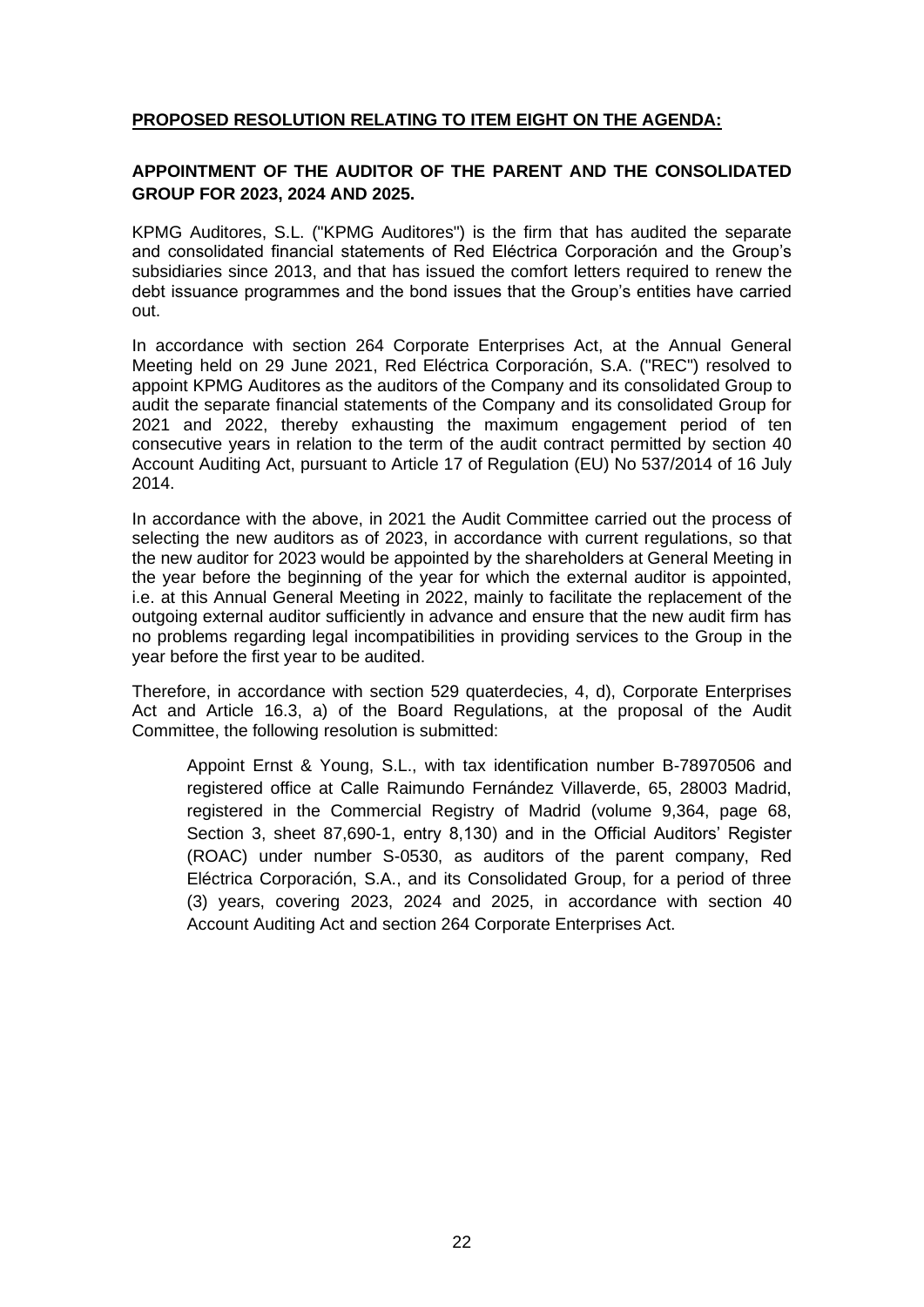#### **PROPOSED RESOLUTION RELATING TO ITEM NINE ON THE AGENDA:**

#### **DELEGATION OF POWERS TO FULLY IMPLEMENT THE RESOLUTIONS PASSED AT THE GENERAL MEETING.**

Without prejudice to the authorisations expressly granted to the Board by the shareholders at the Annual General Meeting, the Board, and the Chair, each of the Board members, the Secretary to the Board and the Deputy Secretary to the Board, are granted the necessary powers, as broad as may be required by law, to be exercised jointly and severally and indistinctly: (i) to implement, execute and register, when considered most appropriate, each of the resolutions passed by the shareholders at this Annual General Meeting; (ii) to sign any public or private documents or contracts that may be necessary, with any clauses and terms considered appropriate; (iii) to interpret, clarify, specify, correct and complete these resolutions and execute them as a public deed, depending on their effectiveness and the observations of any body or authority, in particular the verbal or written qualification of the Commercial Registrar; (iv) to carry out any acts, declarations, transactions and legal dealings that may be necessary or advisable to ensure their full effectiveness and, in particular, to register, in full or in part, those that may be registered with the Commercial Registry; (v) to carry out any formalities that may be necessary with the market regulatory bodies, including the Spanish National Securities Market Commission, or with any other Spanish or international public or private body, entity or registry; (vi) and, among other powers, to appear before a Notary to execute any public deeds and notarial documents necessary or appropriate for such purpose, publishing the corresponding notices and complying with any requirements that may be necessary in accordance with the law until the resolutions passed by the shareholders at this Annual General Meeting are fully executed and registered, where applicable.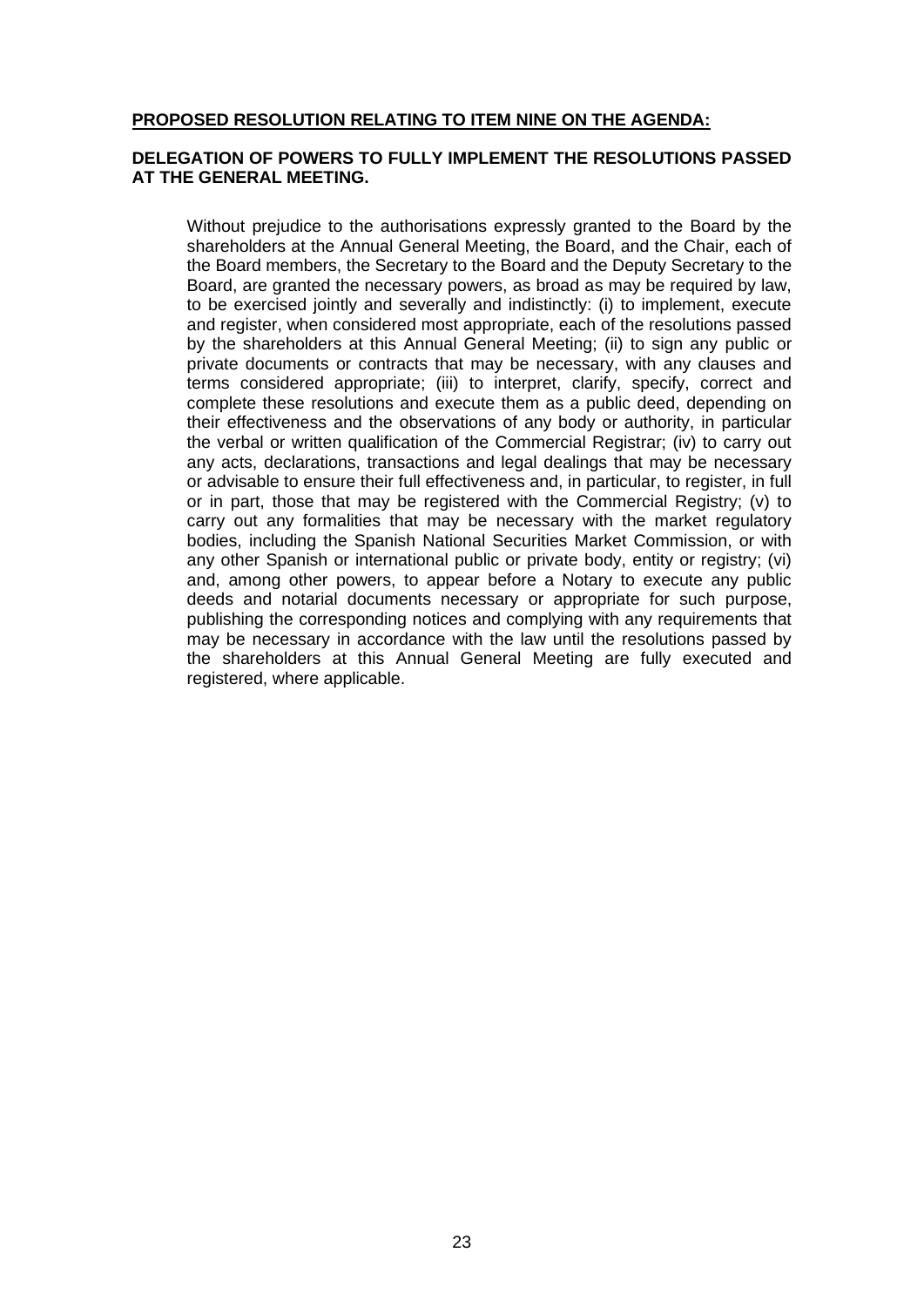## **II. MATTERS REPORTED**

## **MATTERS RELATING TO ITEM TEN ON THE AGENDA:**

#### **REPORT TO THE ANNUAL GENERAL MEETING ON THE ANNUAL CORPORATE GOVERNANCE REPORT OF RED ELÉCTRICA CORPORACIÓN, S.A. FOR 2021.**

The shareholders at the General Meeting are informed that in accordance with section 540 Corporate Enterprises Act and other applicable regulations, the Board approved the 2021 Annual Corporate Governance Report (ACGR) of Red Eléctrica Corporación, S.A. at its meeting held on 22 February 2022. This report was communicated to the Spanish National Securities Market Commission as other relevant information.

The 2021 ACGR maintains the basic structure and criteria of the report for 2020, prepared following a comparative analysis of the best international practices of comparable companies, introducing highlighted content, hyperlinks to the corporate website and direct access to related documents of interest to supplement information and make it easier to read, and an introductory section with statistics called *At a glance: corporate governance model in 2021*, with the aim of providing an executive summary of the most relevant information relating to the ownership structure, the General Meeting and the Board, including the Board committees.

The main body of the 2021 ACGR consists of seven sections, which refer to the Regulatory framework and Corporate Governance Policy as an expression of the strategy in this area (Section 1), the commitment to dialogue with and engagement of shareholders and other stakeholders (Section 2), the Board as a control and supervisory body (Section 3), the balance of powers on the Board (Section 4), the remuneration policy and assessment (Section 5), the implementation of the integrated risk management, control and compliance system (Section 6) and the future outlook (Section 7).

In addition, as in previous years, the most relevant aspects of the annual selfassessment process of the Board were reported (Section 5), along with the corporate governance roadmap established by Red Eléctrica for the coming years, which is explained in Section 7, *Future outlook*.

Lastly, as is customary, an Official Annex is included in the Report, completed in accordance with the format established in the Standard Form of Annex I to Circular 3/2021, of 28 September, of the Spanish National Securities Market Commission (CNMV).

The Annual Corporate Governance Report is available as of 23 February 2022 in the Corporate Governance section of the Company's website [\(www.ree.es\)](http://www.ree.es/), and in the documentation of this General Meeting made available to shareholders.